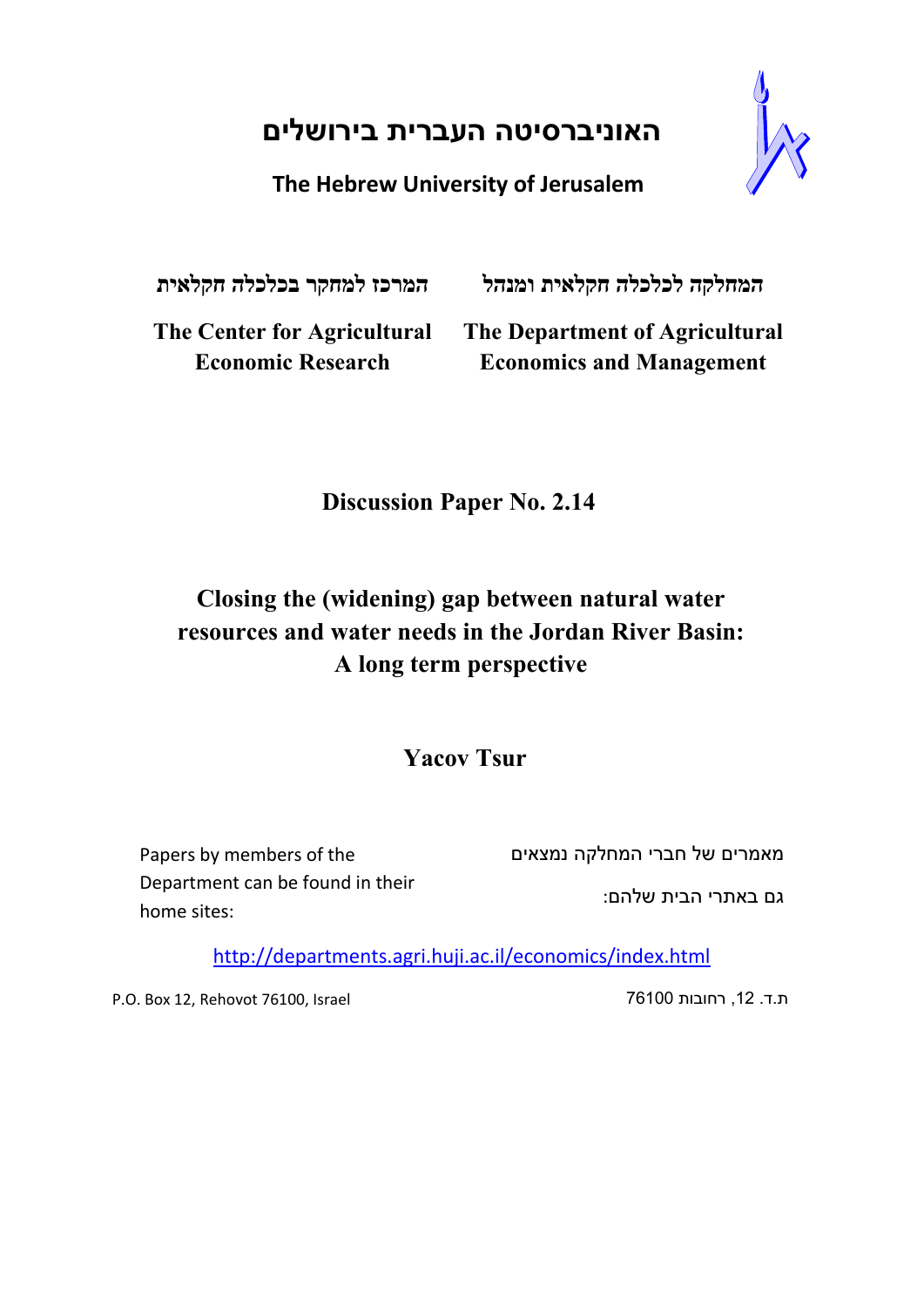# Closing the (widening) gap between natural water resources and water needs in the Jordan River Basin: A long term perspective

Yacov Tsur\*

January 15, 2014

#### **Abstract**

\_\_\_\_\_\_\_\_\_\_\_\_\_\_\_\_\_\_\_\_\_\_\_\_\_\_\_

The supply of renewable natural water available on a sustainable fashion in the Jordan River Basin, comprising Israel, Jordan and the Palestinian Authority, will soon drop below 100 cubicmeters (m<sup>3</sup>) per person per year. Drawing on recent technological progress and policy innovations, I offer a comprehensive policy to address the region's water problems in the long run. The policy has a dual goal: to satisfy the direct needs of a growing population (domestic, irrigation and industrial); and to restore and preserve important environmental amenities, including restoration of the Lower Jordan River and stabilization of the Dead Sea. The analysis is relevant in a wide range of real world situations, where the dual goal of satisfying basic needs of a growing population and preserving environmental amenities becomes a critical issue.

**Key Words:** Water scarcity, environmental amenities, recycling, desalination, Lower Jordan River, Dead Sea.

<sup>\*</sup> Department of Agricultural Economics and Management, The Hebrew University of Jerusalem [\(yacov.tsur@mail.huji.ac.il\)](mailto:yacov.tsur@mail.huji.ac.il). Helpful comments by Yoav Kislev are gratefully acknowledged.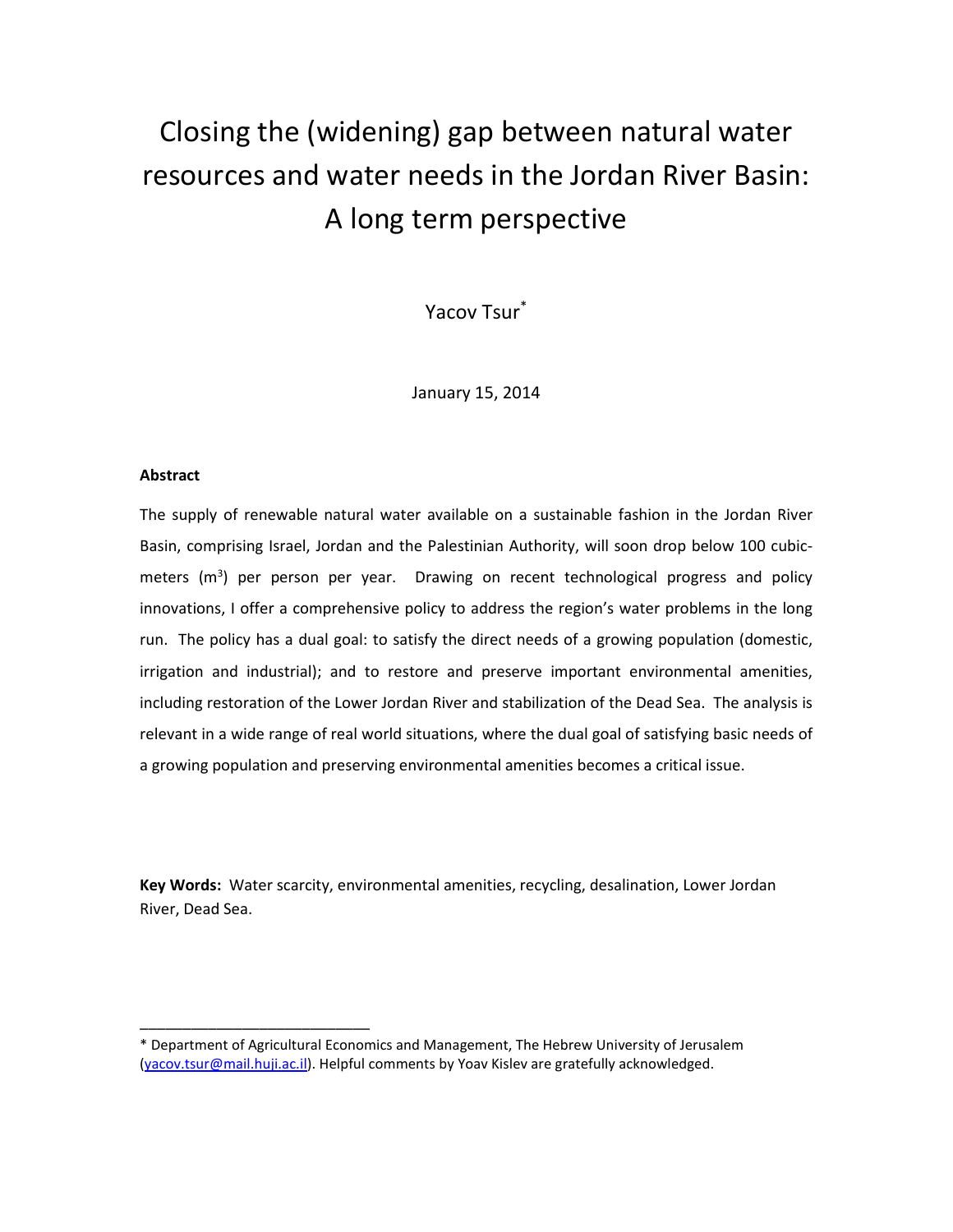# **Introduction**

The average supply of natural water available on a sustainable fashion (without systematically drawing down water stocks) in the Jordan River Basin (JRB), comprising Israel, Jordan and the Palestinian Authority, will soon drop below 100 cubic-meters ( $m<sup>3</sup>$ ) per person per year. As a result, extensive diversions from natural sources have led to the deterioration, if not complete demolition, of natural stream flows and ecosystems. Two prominent environmental "victims," shared by the three parties, are the Lower Jordan River (LJR) and the Dead Sea: the LJR's flow has been reduced to a trickle of mostly brackish water and partially treated sewage and its historically reach ecosystem no longer exists (Gafny et al. 2010); the Dead Sea level has been declining at a rate exceeding one meter per year with far reaching detrimental consequences to its surrounding environment (Tahal and Geological Survey of Israel, 2011, Rawashdeh et al. 2013, Becker and Katz 2009). In this work we propose a comprehensive policy to address the water problems of the JRB in the long run. The policy has a dual goal: first and foremost, to satisfy the essentials of the growing population in subsistence (drinking, hygiene) as well as agricultural (irrigation) and industrial production; second, to maintain an acceptable level of environmental amenities, including partial restoration of the LJR and stabilization of the Dead Sea level. The proposed policy draws on recent technological progress and policy innovations. The analysis is relevant in a wide range of real world situations, where the limited water resources makes the dual goal of satisfying the needs of a growing population and preserving environmental amenities a critical problem.

Water scarcity is a fuzzy and complex concept because of the "liquid" nature of the resource, which often exhibits large temporal and spatial variability, variation in quality and dependence on idiosyncratic climate conditions (e.g., evapotranspiration). At the root level, water scarcity has to do with the availability of water needed to satisfy human livelihoods, including drinking, washing, food production as well as environmental preservation. The ability to satisfy these needs depends both on the available quantity of renewable, natural water as well as on how this water is managed. A region can experience abundance of water some of the time (e.g., in the winter or monsoon periods) and a severe shortage in other times (e.g., in the summer or dry periods) and water shortage depends also on demand management and on the ability to transfer water across time and across space (from water-abundant periods/locations to waterscarce periods/locations), requiring, inter alia, storage and conveyance facilities. It is thus

1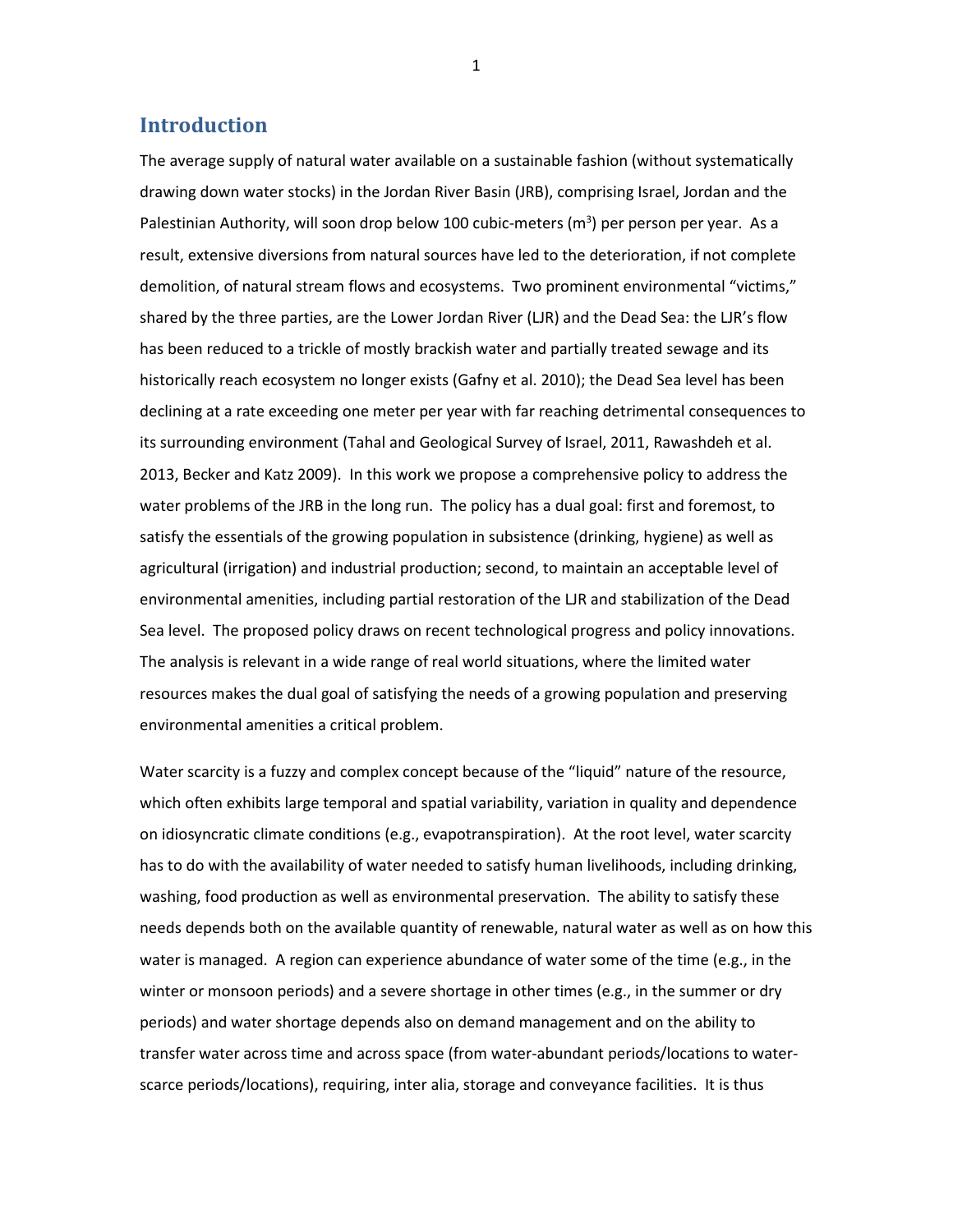understandable that multiple indices of water scarcity exist with no consensus regarding which one to use in any given circumstance (discussions of the different water scarcity indicators can be found in Rijsberman, 2006, Gleick, 2002, and references they cite).

These qualifications notwithstanding, a rough and widely used index of water scarcity is the supply of renewable (i.e., available on a sustainable fashion) natural water suitable for human use, measured in units of  $m<sup>3</sup>$  per person per year. Widely accepted measures of water scarcity defined by this index are due to Falkenmark et al. (1989). Based on estimates of water requirements for households, agricultural, industrial and environmental needs, Falkenmark et al. (1989) proposed the following thresholds: regions whose renewable water supplies fall below 1700, 1000 or 500 m3 per person per year are said to experience *water stress*, *water scarcity* or *absolute scarcity*, respectively. The threshold of 100 m3 per person per year is often mentioned as the water supply needed to satisfy basic human needs (Gleick 1996) and we call this threshold *subsistence scarcity*. Water scarcity measures based on annual supplies of natural renewable water available per person are popular because their calculation requires data that are often available. Notice that these indices change over time due to population growth.

We begin in the next section with a description of the water scarcity situation in the JRB and its projected time evolution. We shall see that the region as a whole will soon suffer from subsistence scarcity, and parts of it have already entered this phase. In Section 3 we discuss recent technological progress in desalination and policy innovations that have been used to deal with water scarcity in Israel and note that these policies underline the basic principles of a comprehensive solution to the water shortage problem in the region. Section 4 discusses how the environmental goals of partially restoring the lower Jordan River (the stretch of the river between Lake Tiberias-Kineret and the Dead Sea) and stabilizing the Dead Sea level can be incorporated within this comprehensive water policy. Section 5 concludes.

### **Water scarcity in the Jordan River Basin**

 $\overline{a}$ 

We consider the part of the Jordan River Basin (JRB) that comprises Israel, Jordan and the Palestinian Authority (see Figure  $1$ ).<sup>1</sup> We begin with a description of the renewable natural

2

<span id="page-3-0"></span> $1$  The JRB contains also parts of southern Lebanon and of southwest Syria. Due to lack of data on these regions, they will not be included in this study.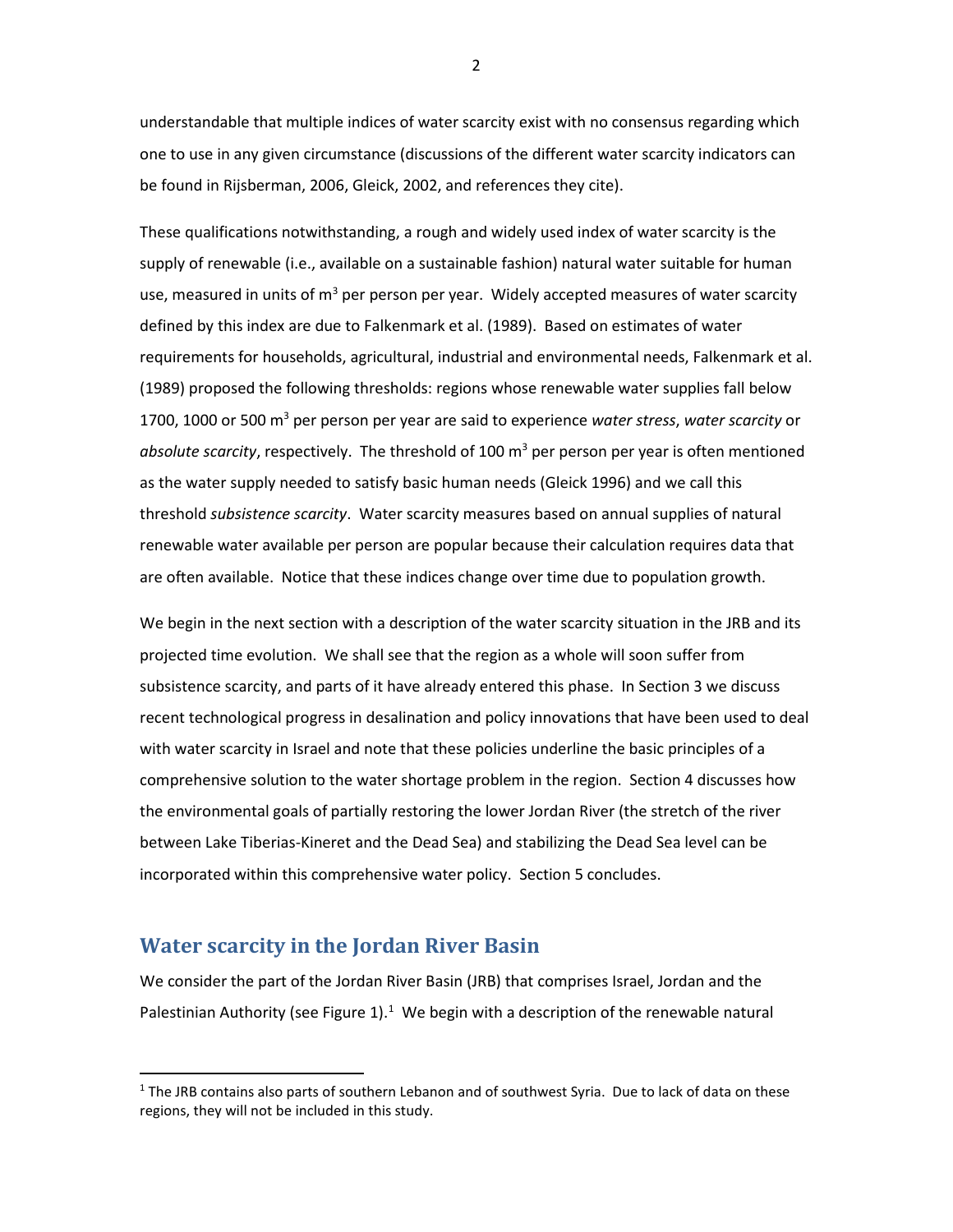water supplies and population dynamics, and the ensuing water scarcity measures, based on cubic meter ( $m<sup>3</sup>$ ) per person per year.



**Figure 1:** The Jordan River Basin (JRB). The Upper Jordan River extends between its headwater (at the confluence of the Dan, Banias and Hatzbani) and Lake Tiberias-Kineret. The Lower Jordan River (LJR) is the southern stretch of the river between Lake Kineret and the Dead Sea. Source: United Nation Environment Programme, [http://www.grid.unep.ch/products/4\\_Maps/jordanb.gif](http://www.grid.unep.ch/products/4_Maps/jordanb.gif)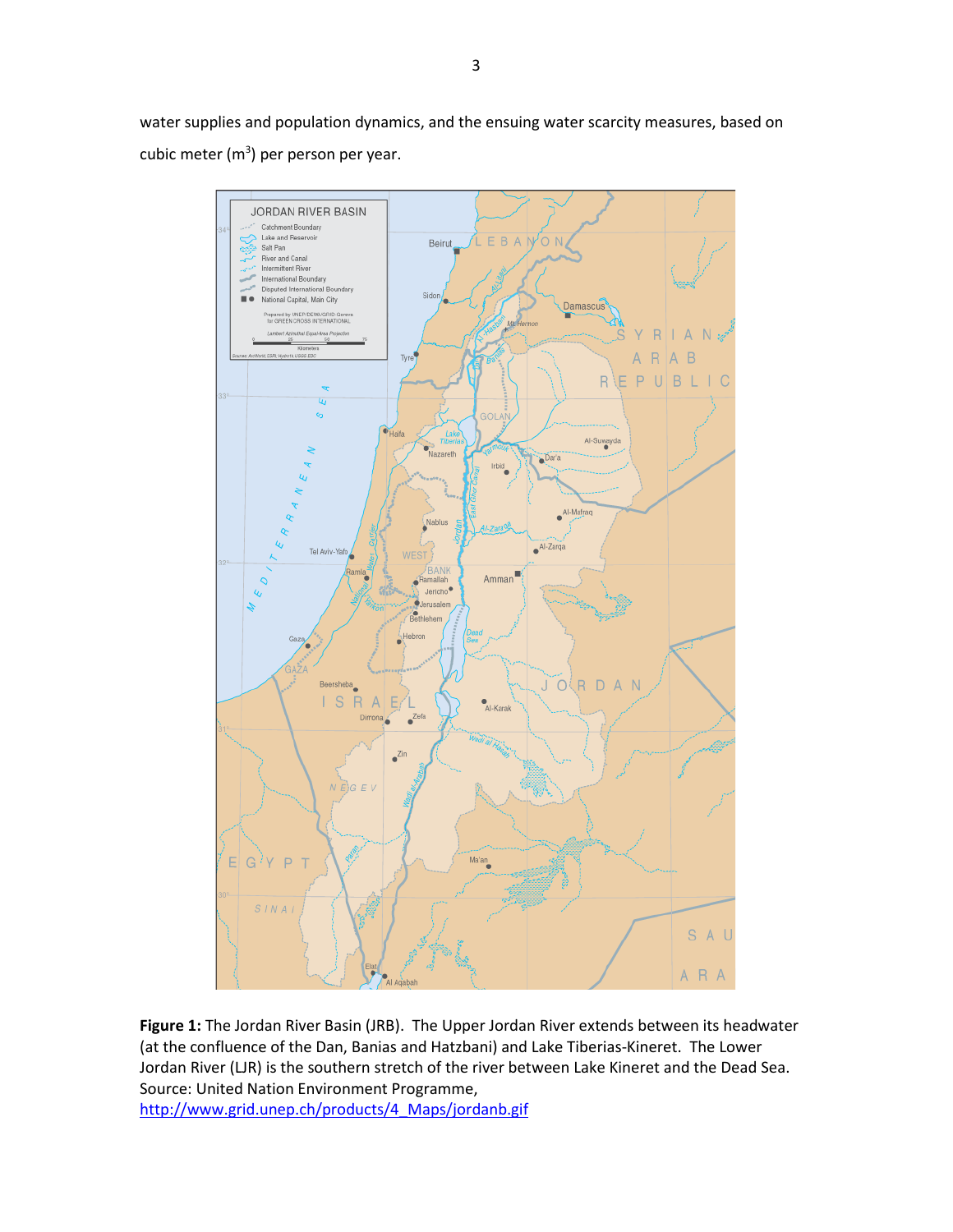#### **Water resources**

 $\overline{a}$ 

We consider the water resources of Israel and the Palestinian Authority (many of which are shared) and of Jordan in turn.

#### **Israel and the Palestinian Authority**

Table 1 presents average recharge into the main water sources west of the Jordan River for the periods 1976-1992, 1992-2009 and 1976-2009. It also gives the quantities of brackish water recharge, where brackish water refers to water with chloride concentration above 400 mg/l. To obtain quantities of fresh water recharge (with chloride concentration below 400 mg/l) one needs to subtract the brackish from the average, e.g., the total average recharge of fresh water during 1976-[2](#page-5-0)009 was 1789 – 242 = 1547 million cubic meter per year (MCM/y).<sup>2</sup> Figure 2 provides a map view of the two rightmost columns of Table 1. These are the quantities of natural water available to Israel and the Palestinian Authority on a sustainable fashion. The average recharge for the period 1976-2009 was 1789 MCM/y, of which 242 MCM/y of brackish quality (above 400 mg/l Cl). Brackish water is unsuitable for drinking and when used for irrigation it often requires mixing with good quality water to reduce salinity.

|                    | 1976 - 1992<br>1993 - 2009 |                 |          | 1976 - 2009     |          |                 |
|--------------------|----------------------------|-----------------|----------|-----------------|----------|-----------------|
| <b>Basin</b>       | Average                    |                 | Average  |                 | Average  |                 |
|                    | Recharge                   | <b>Brackish</b> | Recharge | <b>Brackish</b> | Recharge | <b>Brackish</b> |
| Kinneret           | 623                        | 18              | 540      | 14              | 581      | 16              |
| Coastal            | 252                        | 124             | 232      | 116             | 243      | 120             |
| Western Mountain   | 369                        | 0               | 333      | 0               | 352      | 0               |
| Eastern Mountain   | 211                        | $\Omega$        | 174      | $\mathbf{0}$    | 192      | 0               |
| Northeast Mountain | 151                        | 0               | 134      | $\mathbf{0}$    | 142      | 0               |
| Lower Galilee      | 30                         | 6               | 26       | 6               | 28       | 6               |
| Western Galilee    | 139                        | 30              | 132      | 30              | 136      | 30              |
| Carmel             | 42                         | 15              | 40       | 15              | 41       | 15              |
| Negev & Arava      | 32                         | 28              | 32       | 28              | 32       | 28              |
| Gaza               | 44                         | 31              | 40       | 23              | 42       | 27              |
| Total              | 1893                       | 252             | 1683     | 232             | 1789     | 242             |

**Table 1:** Average annual recharge (MCM/y) of main water sources west of the Jordan River and the share of brackish water (with chloride concentration above 400 mg/l). Source: Weinberger et al. (2012).

<span id="page-5-0"></span><sup>&</sup>lt;sup>2</sup> The breakdown into sub-periods in Table 1 shows temporal changes of water recharge, which could be the result of climate trends.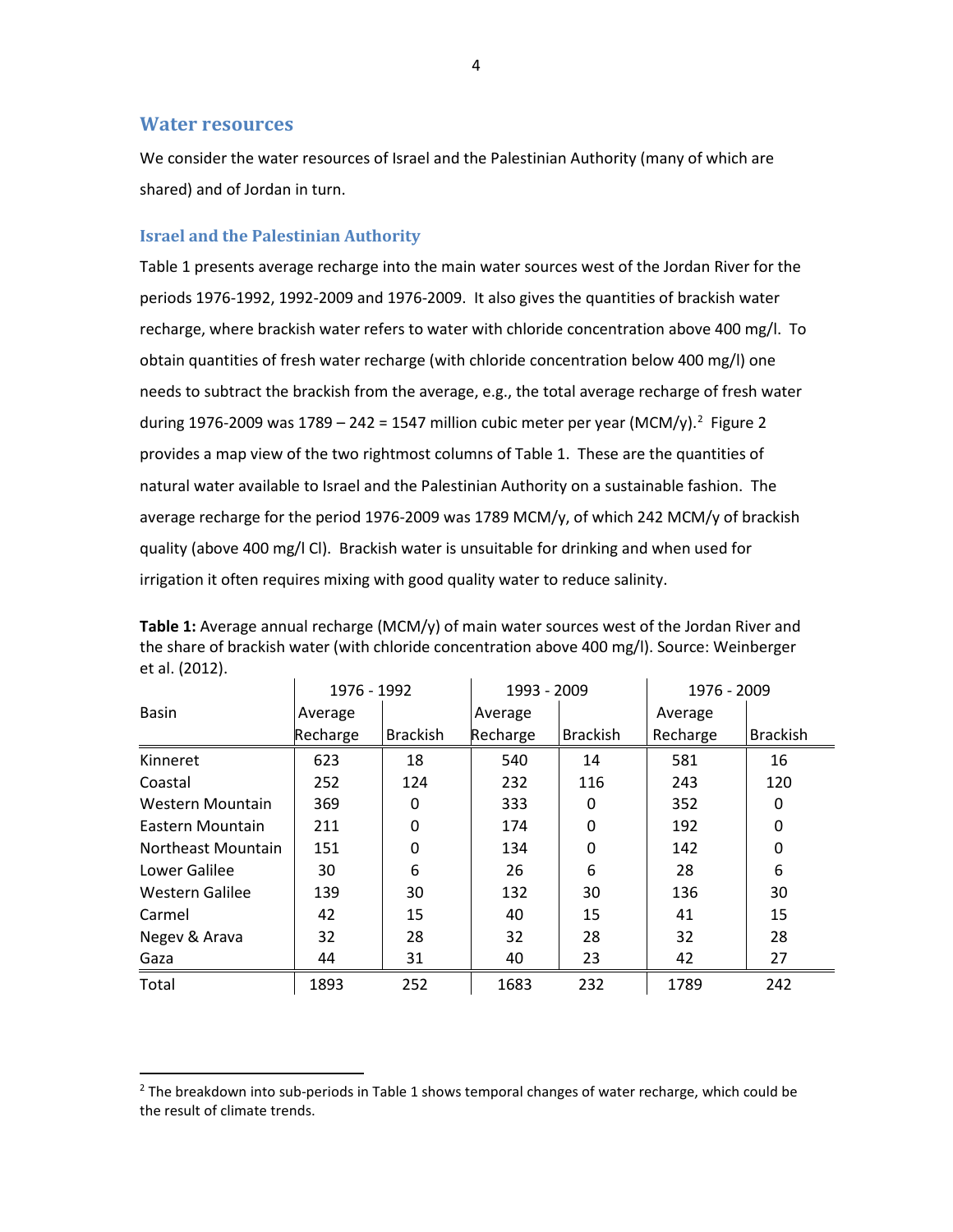

**Figure 2:** Average renewable supplies of fresh water (with chloride concentration below 400 mg/l), based on the 993-2009 data of Table 1 (numbers in parenthesis give brackish water - with chloride concentration above 400 mg/l). Source: Weinberger et al. 2012.

Figure 3 shows the actual realizations of natural recharge for the period 1976 – 2009, based on which the averages of Table 1 were calculated. It illuminates two features of renewable water resources in the Jordan Basin: high (temporal) fluctuations and a declining trend. The declining trend of 8.92 MCM per annum could be the result of a climate trend. Although this decline will eventually taper off, in the meantime a loss of 8.92 MCM/y entails a loss of 100 MCM/y every 11 years -- the quantity produced by a large scale desalination plant.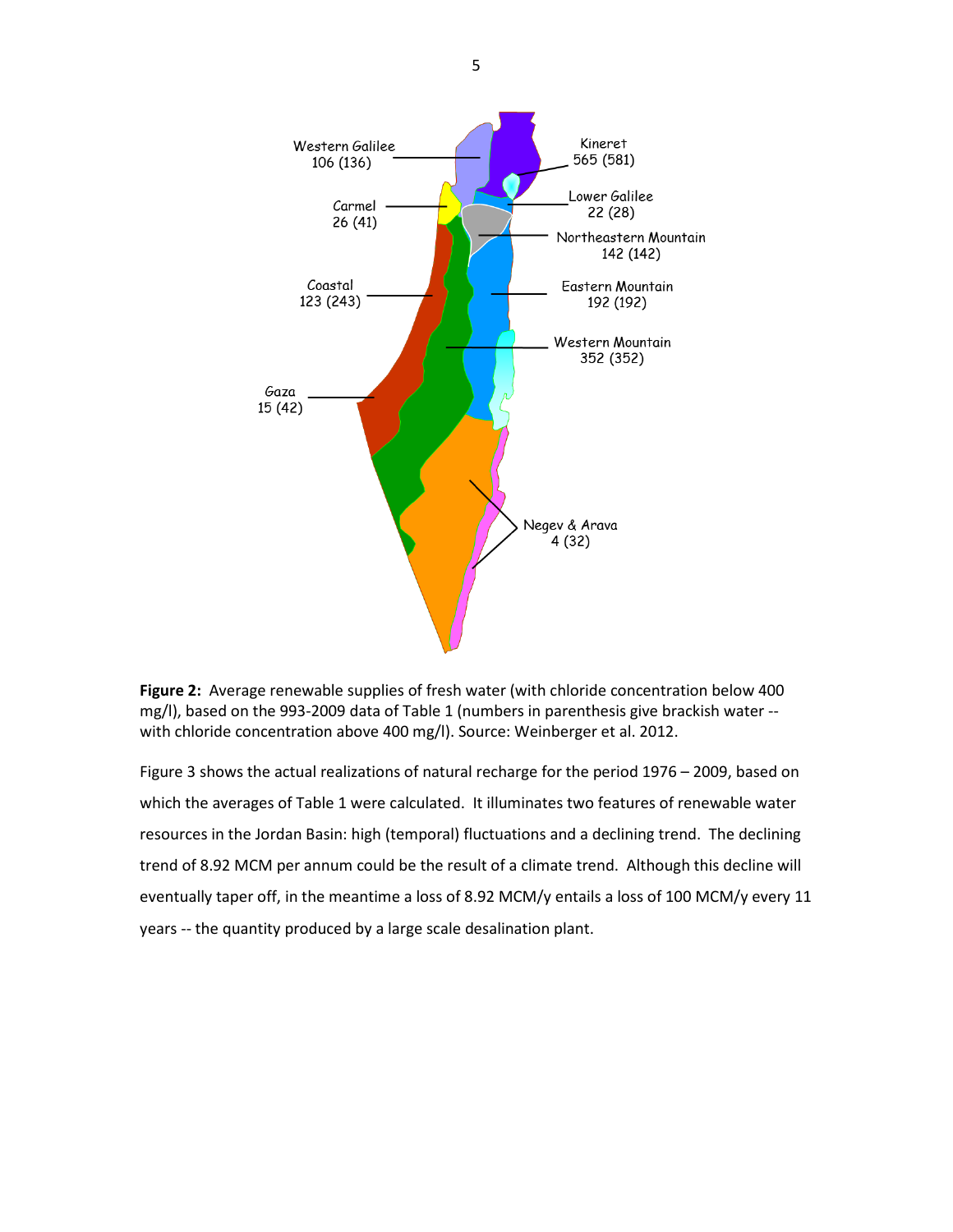

**Figure 3:** Actual observations of total natural water recharge of all major water sources (including brackish water) west of the Jordan River during the period 1976 – 2009. Source: Weinberger et al. (2012).

#### **Jordan**

l

Table 2 presents Jordan's renewable water resources. The total annual supply of renewable

natural water in Jordan is 745 MCM on average.[3](#page-7-0) 

**Table 2:** Jordan's renewable water resources. Source: Ministry of Water and Irrigation, 2010 (executive summary, p. 7).

| Source                                  | MCM/y |
|-----------------------------------------|-------|
| Groundwater (safe yield)                | 275   |
| Surface Water (by 2022)                 | 365   |
| Artificial recharge (in 2007)           | 55    |
| 1994's Peace Treaty (from Lake Kineret) | 50    |
| Total                                   | 745   |

<span id="page-7-0"></span> $3$  The total of 745 MCM/y in Table 2 includes also brackish water (with chloride concentration above 400 mg/l). As the share of brackish water is not clearly indicated, it will not be subtracted from the total supplies, as was done for Israel and the Palestinian Authority above. The total supply of 745 MCM/y, thus, likely overestimates the natural supplies of fresh water.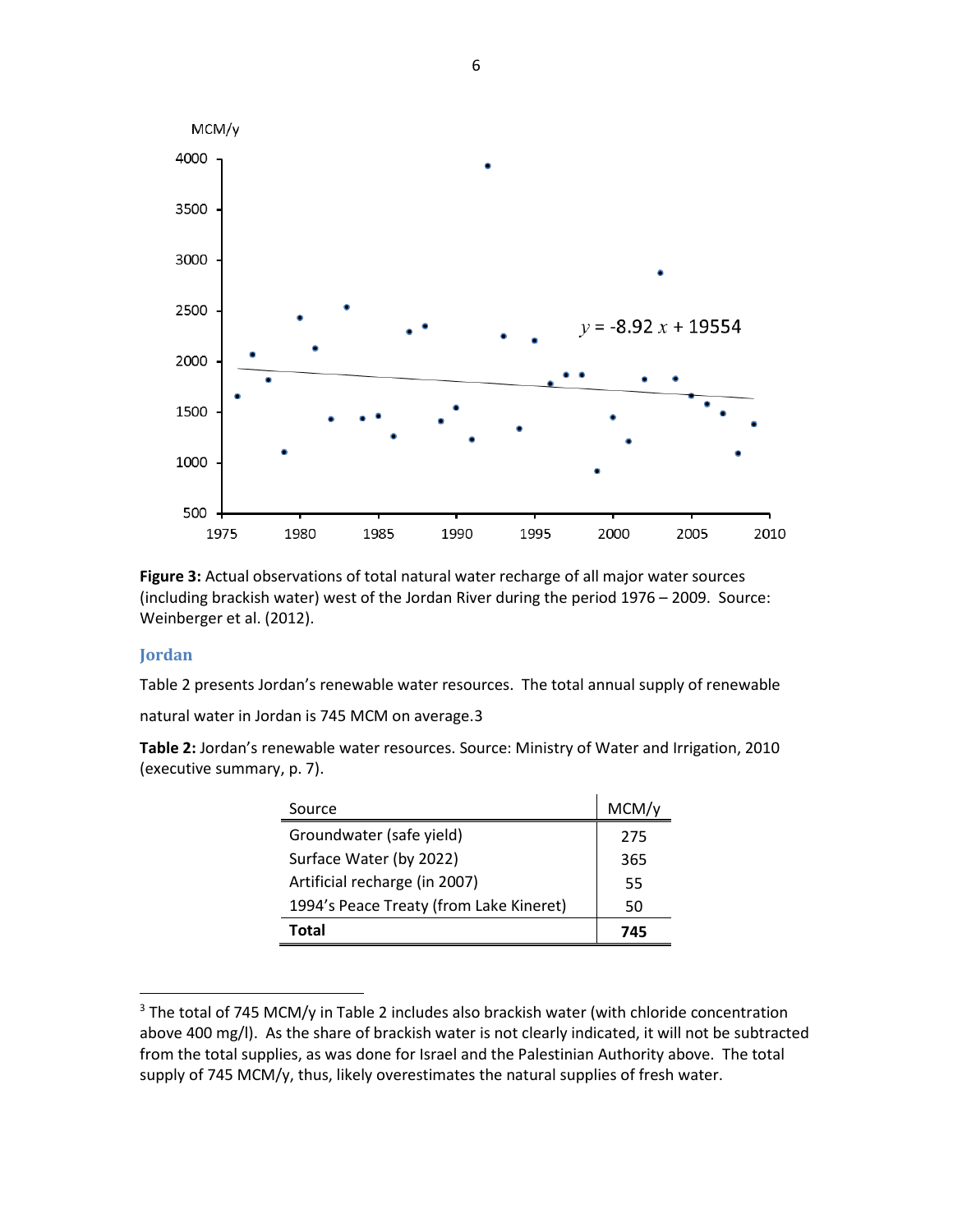#### **Water resources in the JRB**

The average supply of renewable natural water in the JRB (available to Jordan, Israel and the Palestinian Authority on a sustainable fashion, i.e., without drawing down stocks) is therefore 2534 (1789+745) MCM/y, of which (at least) 242 MCM/y is of brackish quality (with chloride concentration exceeds 400 mg/l, unsuitable for drinking and for irrigation of many crops without mixing). The annual supply of renewable, fresh natural water (with chloride concentration below 400 mg/l) available in the JRB is therefore 2196 (=1683 - 232 + 745) MCM/y on average.

### **Population**

Figure 4 presents actual (up to 2011) and projected populations of Israel, Jordan and the Palestinian Authority from 1950 to 2050. Dividing the annual natural water supplies of 2196 MCM/y by the population gives the per capita annual water supplies, presented in Table 3.



**Figure 4:** Actual (until 2011) and projected population (million). Source: United Nations (2011).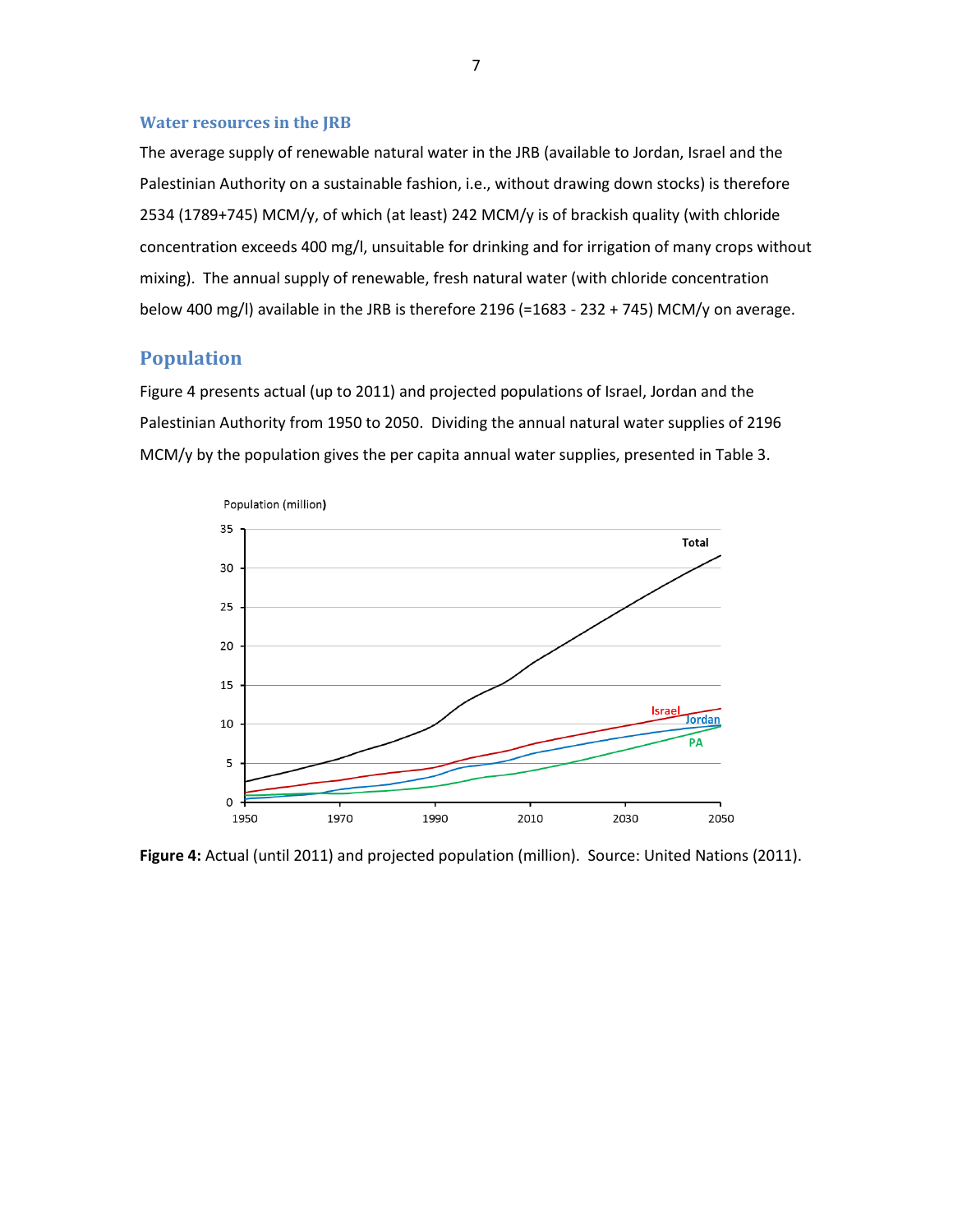**Table 3:** Population in the JRB and annual per-capita supplies of natural (potable) water. The supply of renewable water (non-brackish) available to Israel and the Palestinian Authority is 1683-232 = 1451 MCM/y (where averages over the period 1993-2009 are used) and for Jordan is 745 MCM/y. The total supply is 2196 MCM/y on average. Dividing by the population gives the per capita annual supplies reported on the right-most column.

| vear | Population (million)   m3/person/year |     |  |
|------|---------------------------------------|-----|--|
| 2013 | 18.8                                  | 117 |  |
| 2030 | 25.0                                  | 88  |  |
| 2050 | 31.6                                  | 69  |  |

As Table 3 reveals, the region as a whole is already far below the absolute scarcity mark of 500  $m<sup>3</sup>$  per person per year and within two decades will cross the subsistence scarcity mark of 100  $m<sup>3</sup>$  per person per year. At such an acute scarcity, the problem of allocating natural, potable water becomes also a human right issue, implying that any water allocation policy in the region should give priority to the supply of domestic (potable) water. Increasing the allocation of domestic water can be achieved by reallocating water from irrigation or by introducing new water supplies or a combination of these. In the next section we describer recent experience of Israel's water policy, which can serve a as guide for water policy in the regions as a whole.

# **Dealing with water scarcity: Israel's experience**

Water scarcity in Israel has been addressed by supply management, augmenting the natural water supplies in the form of desalinated and recycled water, and demand management aimed at improved conservation and efficiency of water use. We discuss demand and supply measures in turn.

#### **Demand management**

Policy measures aimed at affecting water demand must rely in one way or another on a combination of water pricing and water quotas and these tools have always been the foundations of Israel's water policy (see Tsur, 2009, for a discussion of water pricing in general, and Kislev, 2011, for a detailed account of water pricing in Israel). The efficacy of strict volumetric pricing of domestic water is demonstrated in Figure 5, which presents domestic water consumption during the period 1996 – 2011. As the figure shows, domestic water consumption has increased more or less proportional to the population growth until 2007, reaching a peak of 767 MCM at this year. Thereafter, it decreases to 665 MCM in 2011 – a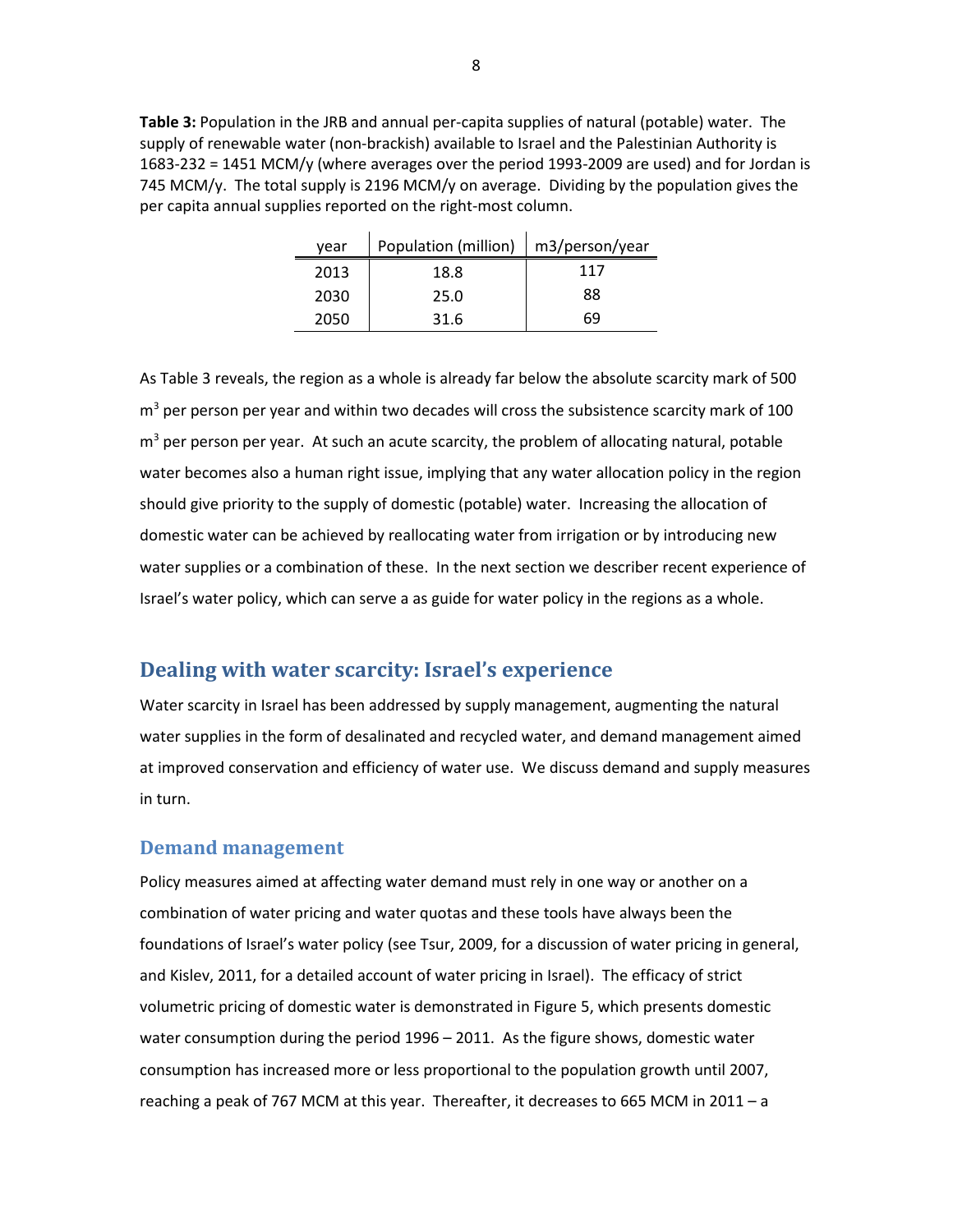decline of more than 10 percent or the equivalence of a large scale desalination plant (100 MCM/y). As population continues along its secular growth trend, water consumption per person has decreased even more drastically. What happened in 2007 that led to such a shift in domestic water consumption?





A number of measures are responsible for this shift. First, Israel's Water Authority was formed in 2007 as an independent, statutory regulatory body with authority to set extraction permits and water prices in all sectors.<sup>[4](#page-10-0)</sup> Secondly, municipal water management shifted from the municipalities (city, regional and local councils) to Water Corporations. Thirdly, 2007 was the third winter in a sequence of 5 of below average precipitation (see Figure 2). These three events have led to a number of interventions. First, domestic water prices increased sharply to reflect

 $\overline{a}$ 

<span id="page-10-0"></span><sup>4</sup> Prior to 2007, water policies were spread over a number of agencies and committees: the Water Commission (the agency that preceded the Water Authority) was responsible for protecting the natural water resources, thus providing extraction permit; a Knesset (Parliament) committee was responsible for setting prices in various sectors; and a number of governmental committees for allocating quotas (See Kislev, 2011).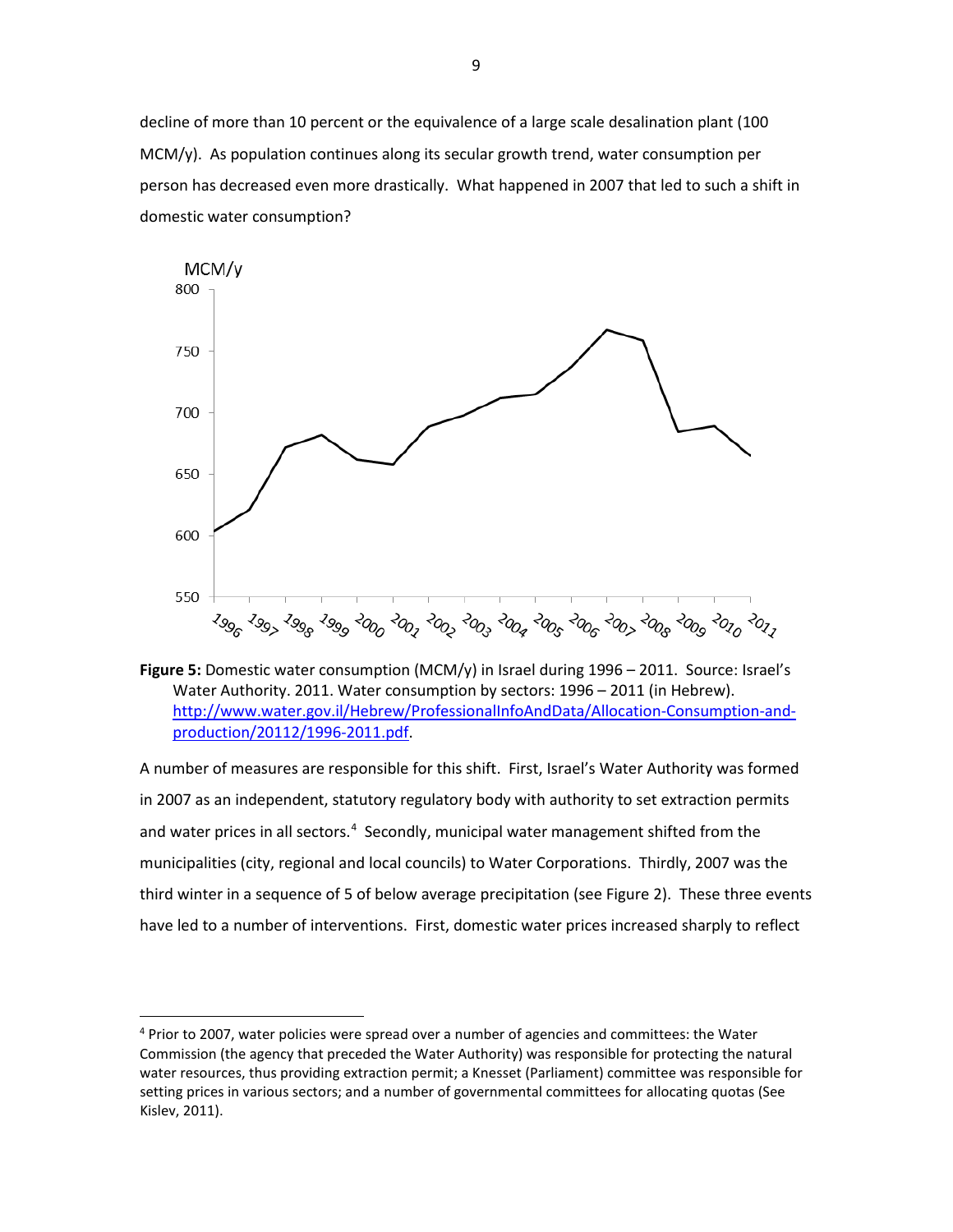the cost of water supply (including scarcity cost).<sup>[5](#page-11-0)</sup> Secondly, the transfer of the management of municipal water to Water Corporations has reduced water loss (due to leakage or theft) and improved collection of water fees from users. Thirdly, the prolonged period of below-average rainfall has increased the public awareness for the need to reform the water sector and was conducive for the implementation of drastic measures to conserve water and improve management.

These three processes combined have acted to reverse the domestic water consumption trend, as seen in Figure 5. This episode illuminates the importance of demand management tools: an effective implementation of a number of demand measures (strict volumetric pricing, effective management practices, reduced leakage and unaccounted water) resulted in water saving equivalent to the quantity produced by a large scale desalination plant.

Similar process took place in Israel's agriculture, albeit more gradually. The following figure shows trajectories of two price indices during the period 1952 - 2011 (adjusted for the consumer price index): the price index of natural, fresh (non-brackish) water in agriculture; and a price index of agricultural output (crops' prices). The crops' price has declined moderately until late 1990s and has been stable since then. The water price index, on the other hand, has increased more than fourfold with a sharp increase following the early 1990s. This price trend has led to a decline in the demand for irrigation water from fresh, natural sources and accelerated the transition of Israel's agriculture to recycled water (see Figure 7 below). The actual water prices are based on historical (1986-1987) quotas, where actual quotas are adjusted each year according to precipitation, with a base rate that applies up to a certain percentage of the quota and add on fees for deviations.<sup>[6](#page-11-1)</sup>

 $\overline{a}$ 

<span id="page-11-0"></span> $5$  A description of municipal water tariffs during 1975 – 2008 can be found in Kislev (2011, pp. 62 – 72). Current rates can be found in the Water Authority's tariffs' book (in Hebrew) at [http://www.water.gov.il/Hebrew/Rates/DocLib1/prices-books-1.1.14.pdf.](http://www.water.gov.il/Hebrew/Rates/DocLib1/prices-books-1.1.14.pdf)<br><sup>6</sup> As of January 1, 2014, the prices (before 18% VAT) of fresh, natural water for agriculture (supplied by the

<span id="page-11-1"></span>national water company Mekorot, owned by the government, which supplies about two third of the water in Israel) are set as follows (see the 2014 water tariffs' book in

[http://www.water.gov.il/Hebrew/Rates/DocLib1/prices-books-1.1.14.pdf\)](http://www.water.gov.il/Hebrew/Rates/DocLib1/prices-books-1.1.14.pdf) : the price of water up to the quota is 2.15 shekel per m<sup>3</sup> (or \$0.61/m<sup>3</sup> at the current exchange rate of 3.5 shekel per \$1); for up to 30% deviation above the quota the price is 2.688 shekel per m<sup>3</sup> (or \$0.77/m<sup>3</sup>); and for deviations above 130% of the quota the price is 6.746 shekel per  $m^3$  (or \$1.93/ $m^3$ ).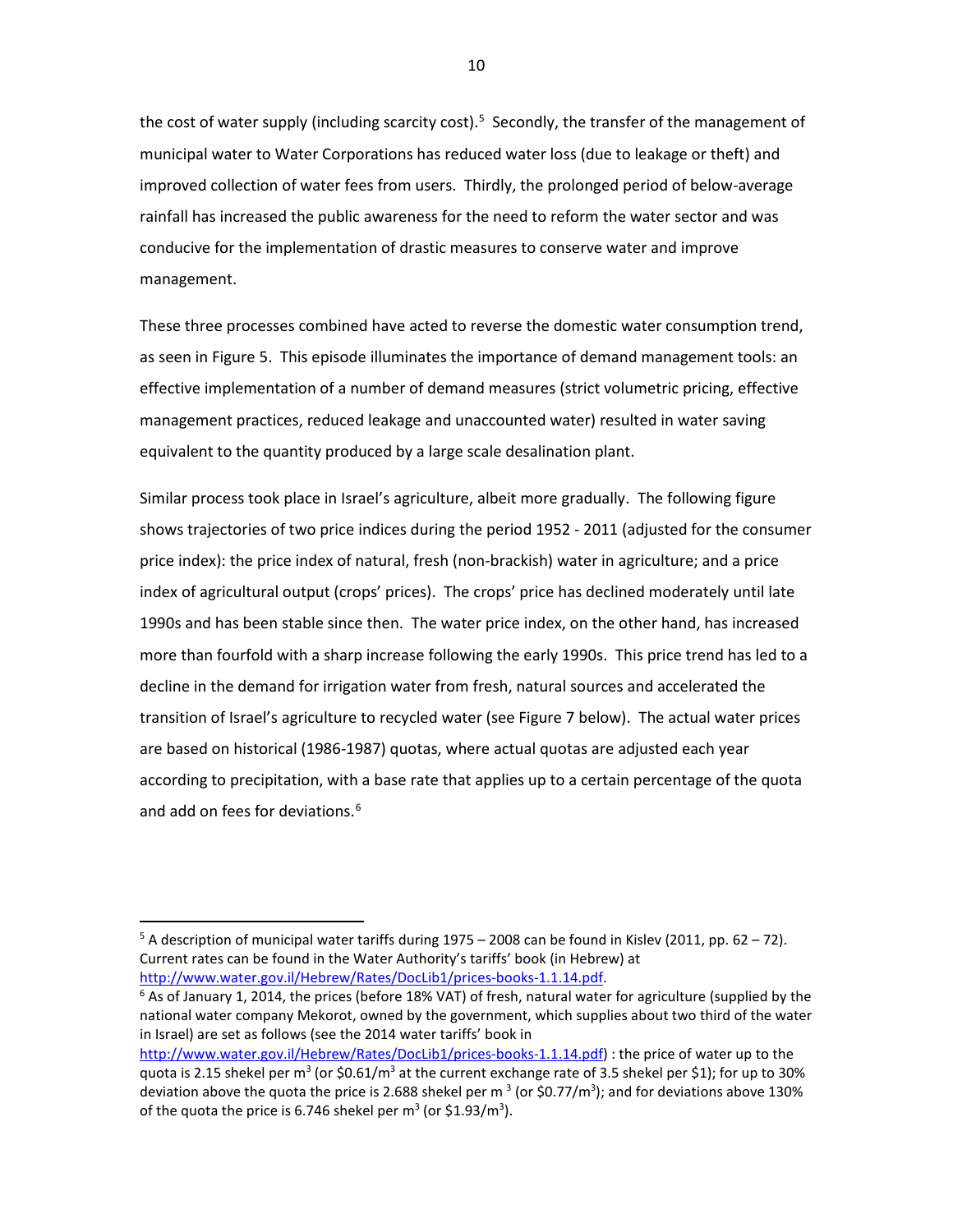

**Figure 6:** Trajectories of the price indices of natural (non-brackish) water in agriculture and of crops' prices during 1952 – 2011 (1952=100, adjusted for consumer price index). Source: Kislev and Tzaban (2013), based on publications of Israel's Central Bureau of Statistics.

#### **Supply management**

In addition to the above-mentioned demand management measures, the supply of water has been increased by the development of recycling and desalination. We discuss each in turn.

#### **Recycling**

Figure 7 shows the water allocation in Israel's agriculture sector during the period 1996 – 2011. As the figure reveals, the allocation of natural water to agriculture has reduced from 892.3 MCM in 1996 to 413.7 MCM in 2011 – a decline of 54%. At the same time, the supply of recycled water increased from 270 MCM in 1996 to 414.8 MCM in 2011. Israel's growers now use more recycled than natural water and this trend (of replacing natural water by recycled and brackish water) will continue.

The direct effect of reallocating natural water from agriculture to households is to increase the supply of (potable quality) domestic water. However, each cubic meter reallocated to households provides 0.6 –0.7  $m<sup>3</sup>$  of recycled water that in turn is allocated to irrigation. Thus, the overall effect to reallocating one cubic meter from agriculture to households is to increase domestic supply by one cubic meter and reduce agricultural supply by only 0.3-0.4  $m^3$ . Almost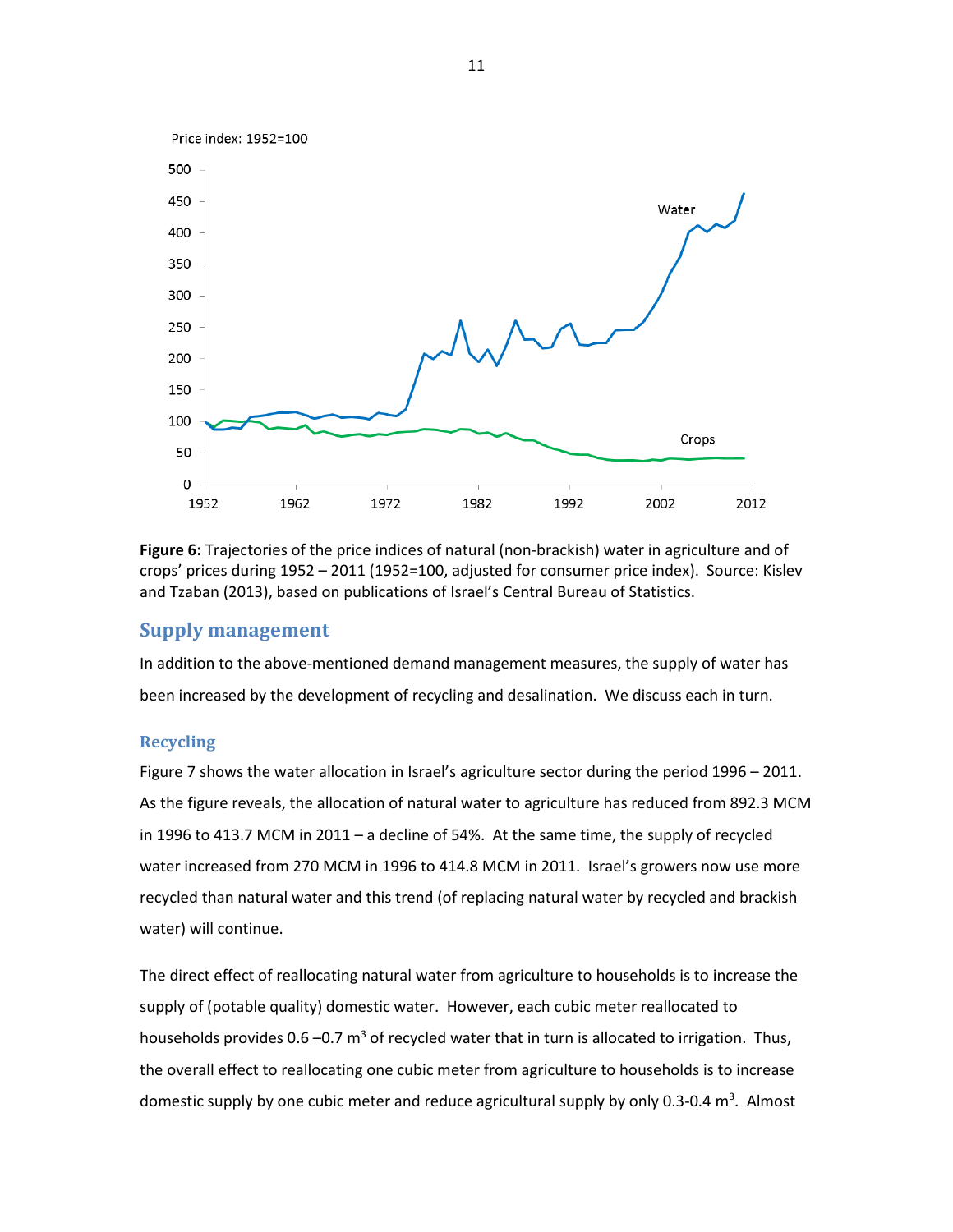all domestic and industrial water supplies in Israel are now recycled and made available to irrigation (pending conveyance facilities). Moreover, all recycling facilities are expected (required by law) to be upgraded to tertiary level by 2015, reducing the limitation on the use of recycled water for most crops.





[http://www.water.gov.il/Hebrew/ProfessionalInfoAndData/Allocation-Consumption-and](http://www.water.gov.il/Hebrew/ProfessionalInfoAndData/Allocation-Consumption-and-production/20112/1996-2011.pdf)[production/20112/1996-2011.pdf.](http://www.water.gov.il/Hebrew/ProfessionalInfoAndData/Allocation-Consumption-and-production/20112/1996-2011.pdf)

#### **Desalination**

The cost of desalination has declined substantially during the last decade due mainly to learning by doing associated with the increased scale of installed desalination capacity. Figure 8 presents the desalination costs  $(\frac{\xi}{m^3}$  at the plant's gate) of the major desalination plants in descending order. Also shown, for each plant, are the year operation began (all plants are in operation except for Ashdod, which is expected to begin operating during 2014) and the plant's production capacity (MCM/y). At the completion of Ashdod plant (during 2014), Israel's desalination capacity will exceed 600 MCM/y, which is more than 90 percent of household consumption during 2011. This will reduce reliance on natural sources and allow a more sustainable management of the natural water sources.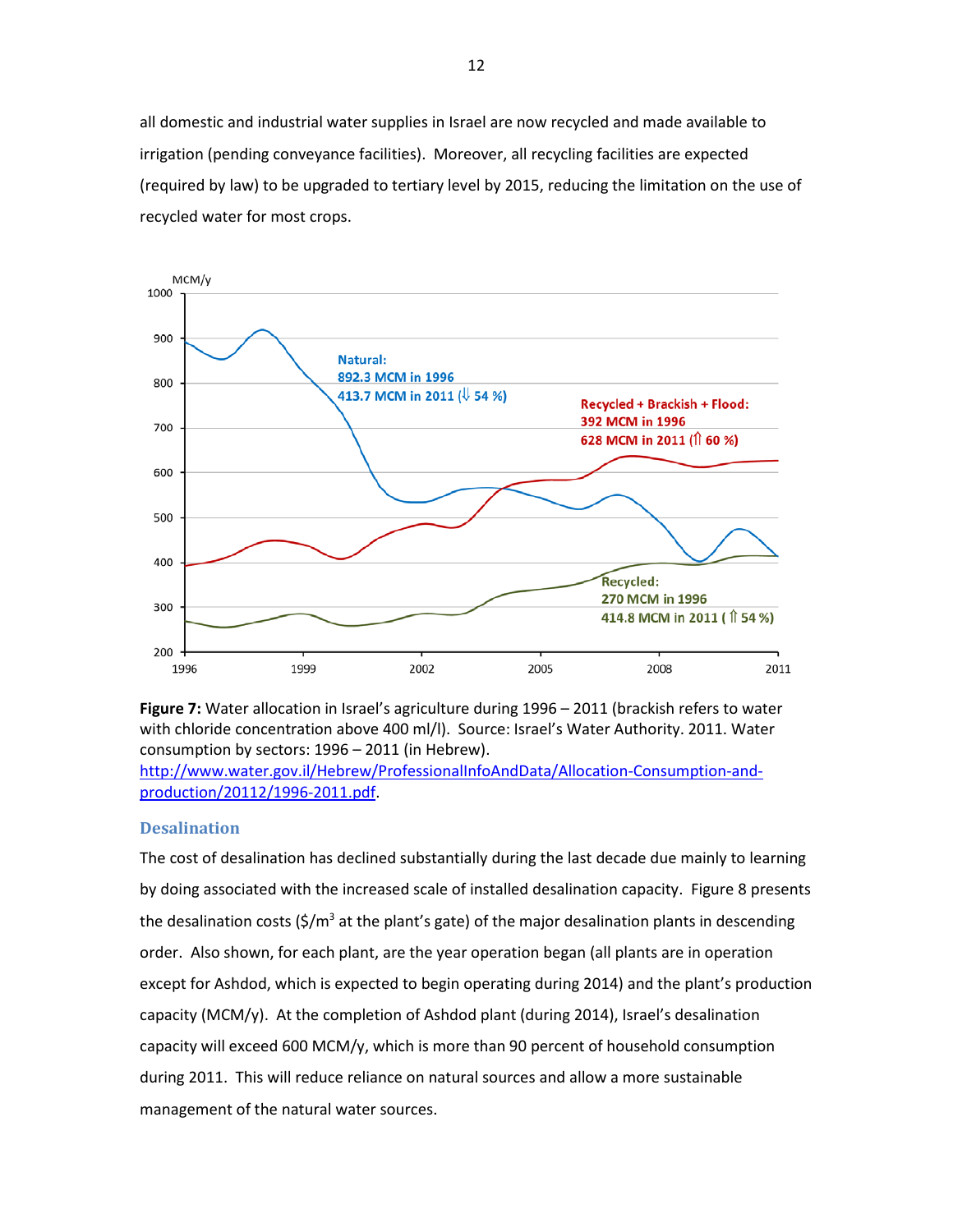

**Figure 8:** Cost of the desalination plants  $(\frac{\xi}{m^3})$  at the plant's gate calculated under the exchange rate:  $$1 = 3.7$  NIS). The numbers in parentheses give the capacity in MCM/y (x+z means that the original capacity of x MCM/y has been or will soon be expanded by z MCM/y to give a total capacity of x+z MCM/y). Source: Israel's Water Authority.<sup>[7](#page-14-0)</sup>

# **Summary**

l

The recent Israeli experience shows that the potential of demand management policy measures in dealing with water scarcity should not be understated. The stricter pricing and management practices that were implemented in 2007 reduced domestic water use by more than 10 % -- a quantity equivalent to a large scale desalination plant (at a fraction of the cost of desalination). Regarding supply management, recycling is an immediate and relatively cheap way to increase water supply. It is cheap because of the rapid technological progress in recycling and because the alternative environmental cost of not recycling is high. A cubic meter allocated to household or industrial use can generate 0.6 - 0.7 cubic meter of recycled water suitable for irrigation and environmental (e.g., river restoration) purposes.

The other source for increasing the supply of potable water is desalination. Technological progress due to R&D and learning by doing associated with increased

<span id="page-14-0"></span> $<sup>7</sup>$  The desalination prices are based on the original prices at the time the contracts were signed. Over</sup> time, these prices have been adjusted for inflation and changed with expansions. The prices listed in the figure, thus, should be taken as estimates.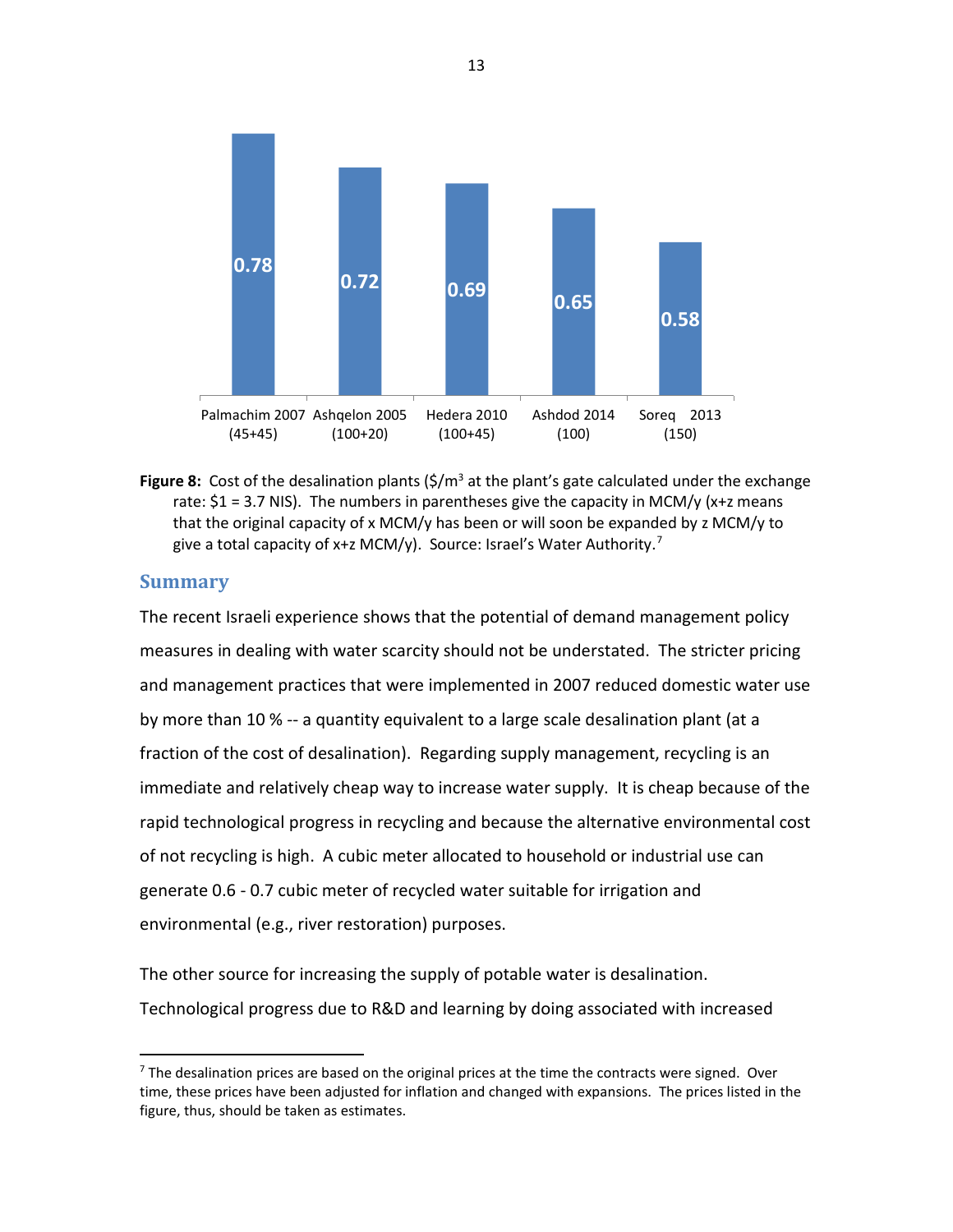desalination activities have led to a substantial decrease in the cost of desalination. These trends, together with the fact that the bulk of Israel's population is concentrated along the coast, imply that desalinated water becomes an economically viable source of water supply for households and industries.

### **Managing water scarcity in the Jordan River Basin**

Is the Israeli experience relevant to Jordan and the Palestinian Authority? Regarding recycling, the answer is clearly in the affirmative, as recycling can be applied in Jordan and the Palestinian Authority in much the same way as in Israel. This means that most of the fresh (potable) natural water should be allocated to domestic use, collected, treated and reuse in agriculture and environmental (rivers, ecosystems) restoration. The household demand over and above the natural water supplies (which increases over time due to population growth) can come from desalination plants. Regarding desalination, the case of Jordan differs from that of Israel and the Palestinian Authority. I therefore discuss Jordan and the Palestinian Authority separately.

#### **Jordan**

The bulk of Jordan's population resides (in the Amman area) at about 1000 meter above sea level and over 300 kilometer away from Jordan's only sea access (the Gulf of Aqaba). Desalination in Aqaba and conveyance to Amman is an expensive operation: the cost in Amman of one cubic meter desalinated in Aqaba (before distribution to households and sewage treatment) is estimated above  $$2/m^3$  – this is about 4 times the cost of supplying desalinated water to Israel's densely populated areas (see Figure 8). Moreover, discharging large quantities of brine (1  $\text{m}^3$  of desalinated water generates about 1.22  $\text{m}^3$  of brine) in the Gulf of Aqaba could have detrimental effects on the sensitive coral reef ecology and is objected by the other Gulf of Aqaba's riparian states (Egypt, Saudi Arabia and Israel). For these two reasons desalination in Aqaba (with brine discharge in the Red Sea) and conveyance to Amman is nonviable as a comprehensive solution to Jordan's water scarcity problems in the long run. We discuss a number of actions that, taken together, could provide a comprehensive solution.

#### **Water management: pricing, conservation and reduction of water loss**

Water losses from Jordan's municipal supply networks were estimated at 43%, which in amounted to 137 MCM of total municipal allocation of 320 MCM (York, 2013, p. 100). A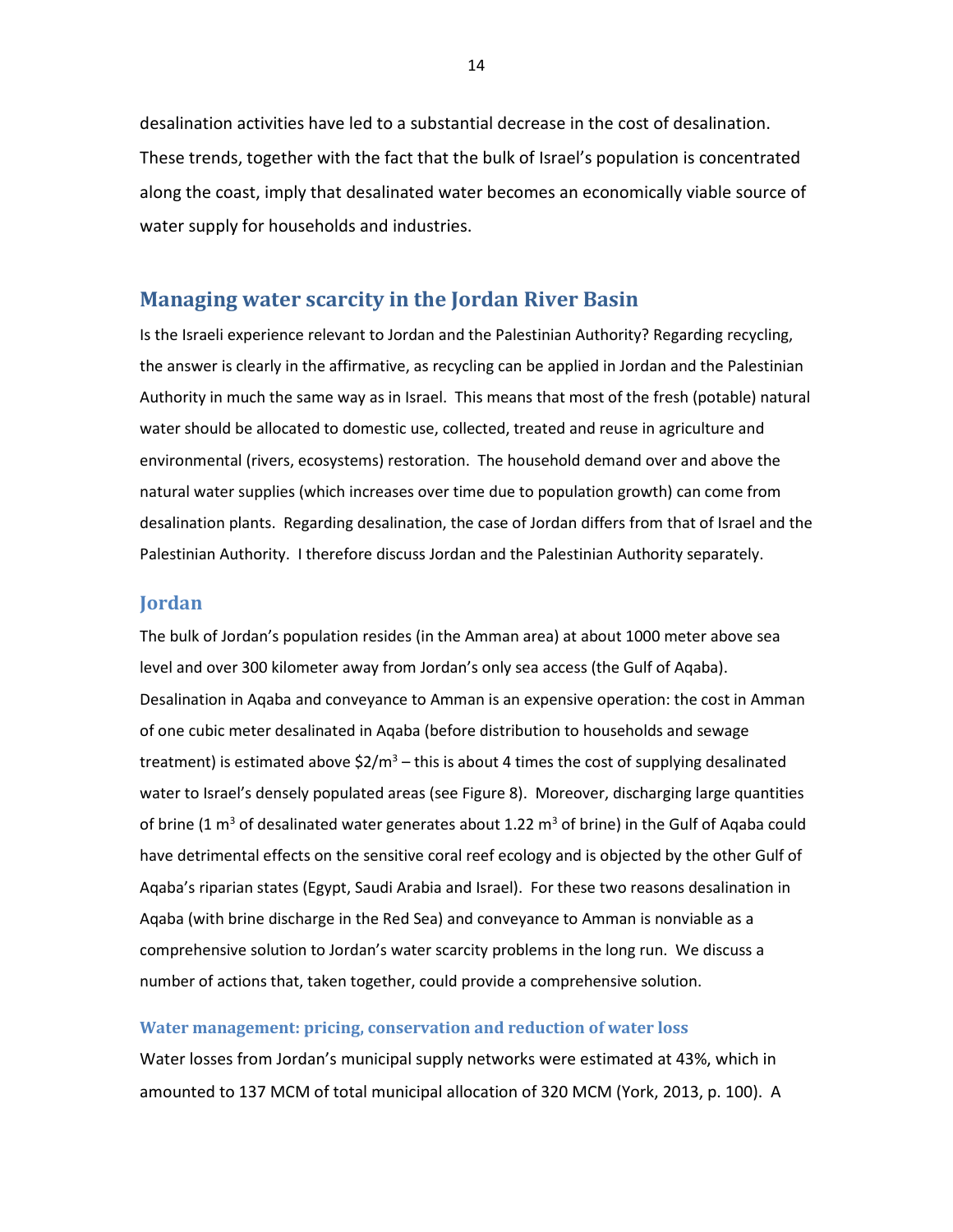reduction of water loss, through improved management and pricing practices, to internationally conventional levels would increase the supply of potable water by more than 100 MCM/y. Water tariffs for irrigation do not cover the operational costs of conveyance, let alone the fix cost of the infrastructure (Yorke, 2013, p. 46). In the Jordan Valley, for example, farmers pay an average tariff of JD 0.012 /  $\text{m}^3$  (\$0.017/ $\text{m}^3$ ), while domestic and industrial tariffs are much higher, ranging between JD 0.250/m<sup>3</sup>, or \$0.35/m3, and JD  $1.800/m^3$ , or \$2.55/m<sup>3</sup> (Yorke, op cit.)

The existing water allocation (Jordan's Water Strategy, 2008-2022) could be changed by reallocating at least 300 MCM/y of good quality natural water from irrigation to domestic use, while fully compensating farmers with recycled water. This reallocation will increase the supply of potable water (by 300 MCM/y) and will add about 200 MCM/y of recycled water (60 to 70 percent of the 300 MCM/y) to total water supplies that were not available before the reallocation. Overall, improved management and allocation practices could increase the supply of potable water by more than 400 MCM/y.

#### **Water swap**

 $\overline{a}$ 

On Monday, December 9, 2013, a memorandum of understanding was signed between Israel, Jordan and the Palestinian Authority, at the World Bank's Washington headquarter, with the following basic principles: Jordan will desalinate about 80 - 100 MCM/y near Aqaba and discharge the brine in the Dead Sea (to be conveyed via a pipeline). Israel will buy about 50 MCM/y from the Aqaba plant to be used in Eilat (for drinking) and the Arava valley (for irrigation) and will sell Jordan 50 MCM/y from Lake Kineret (to be conveyed to Amman via existing conveyance facilities). The agreement also involves additional water allocation to the Palestinian Authority, but its main feature is a water swap between Jordan and Israel, where Israel obtains water from Aqaba's desalination and provides the same quantity from Lake Kineret in the north. The cost of Lake Kineret water in Amman is about \$1 - \$1.2 per m<sup>3</sup>,<sup>[8](#page-16-0)</sup> which is about half the cost of the Aqaba-Amman default alternative. The potential scale of such a water swap is, however, limited by the annual flow of water into Lake Kineret (see Weinberger et al. 2012, for a description of Lake Kineret's water balance). At most it could support an

<span id="page-16-0"></span><sup>&</sup>lt;sup>8</sup> This cost consists of \$0.3 – \$0.4 per m<sup>3</sup> purchasing price plus \$0.7 – \$0.8 per m<sup>3</sup> treatment and conveyance (see World Bank, 2012).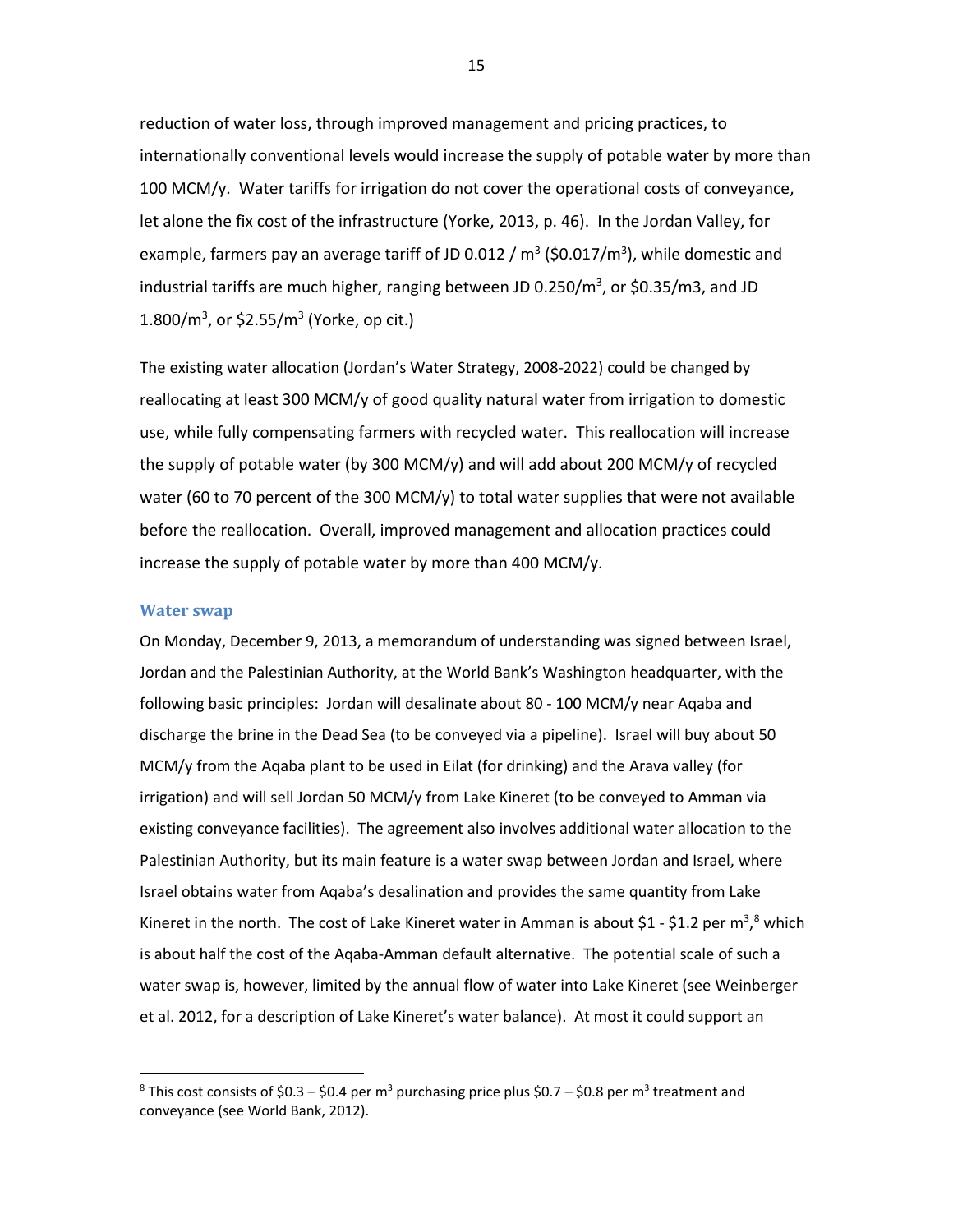additional 50 MCM/y, bringing the total amount of Lake Kineret water allocated to Jordan to 150 MCM/y (including the 50 MCM/y supplied to Jordan following the 1994 Peace treaty).

#### **A small-scale Red Sea – Dead Sea conveyance project**

A recurrent idea that has recently been studied in detail entails conveyance of water from the Red Sea (or the Mediterranean) to the Dead Sea, desalinate near the Dead Sea, discharge the brine reject in the Dead Sea, using the elevation difference (of about 350-400 meter) to generate electricity, and convey the desalinated water mostly to Amman (see Vardi, 1990, for a survey of ideas and studies prior to 1990). The recent incarnation of this idea is the Red Sea – Dead Sea (RSDS) Conveyance Project, investigated by a suit of feasibility studies conducted under the World Bank's auspices (see Markel et al. 2013, for an overview; the detailed studies can be found i[n www.worldbank.org/rds\)](http://www.worldbank.org/rds). The RSDS project is planned to be constructed in phases over 3 to 4 decades. Upon completion, a full-scale RSDS project will convey 2 billion m<sup>3</sup> per year (BCM/y) from the Red Sea to the Dead Sea, desalinate 850 MCM/y (near the Dead Sea), to be conveyed mostly to Amman (but also to the Palestinian Authority and Israel), discharge the 1150 MCM/y brine in the Dead Sea and generate electricity. A number of environmental (e.g., effects on the Dead Sea due to mixing with large quantities of brine and/or sea water, potential hazards associated with earthquake threats) and economic (ability to finance a large and expensive project) issues render the realization of a full scale project questionable.

The Study of Alternatives to this project (World Bank, 2012) considered a small scale RSDS project, under which only 200 MCM/y will be desalinated and conveyed mostly to Amman. This requires conveyance of 440 MCM/y from the Red Sea to the Dead Sea and will generate 240 MCM/y of brine, to be discharged in the Dead Sea. No reliable estimates of the cost of potable water in Amman associated with this small-scale RSDS project exist, but it expected to be substantial lower than the cost in Amman of water desalinated in Aqaba, (see World Bank, 2012).

#### **Water from the Mediterranean**

The Study of Alternatives (World Bank, 2012), conducted as part of the suit of studies associated with the RSDS Water Conveyance program under the World Bank's auspices, analyzed the cost in Amman of water derived from the Mediterranean Sea. One of the options considered (the northern alignment) entails desalination along the Mediterranean coast (between Haifa and Atlit) and conveyance to Amman via Naharaym-Bakura (at the confluence of the Jordan and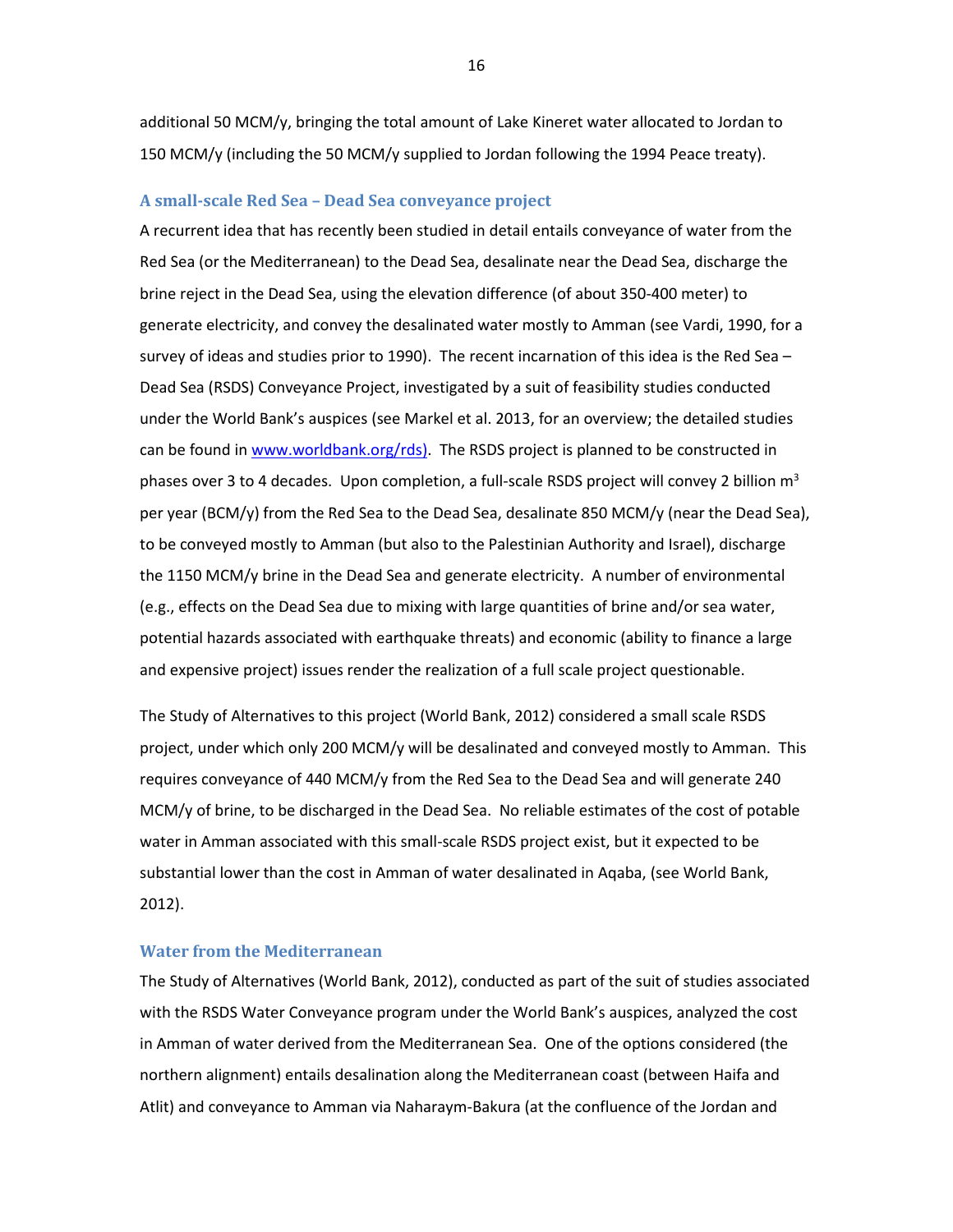Yarmouk rivers). The cost in Amman (desalination and conveyance) was calculated at the range of \$1/m<sup>3</sup> to \$1.2/m<sup>3</sup> (World Bank, 2012), which is substantially lower than the \$2/m<sup>3</sup> cost in Amman of water desalinated in Aqaba. The cost advantage is due to the shorter conveyance distance. The scale of this operation can easily reach 200 MCM/y.

#### **Actions combined**

The above four actions combined will augment Jordan's supply of potable water by about 900 MCM/y (above 400 MCM/y from improved management and allocation practices, 100 MCM/y from Lake Kinneret by water swaps, 200 MCM/y from the Mediterranean via Naharayim-Bakura, and 200 MCM/y from a mini RSDS project). These additional supplies will satisfy Jordan's potable water needs in the long run.

# **Palestinian Authority**

 $\overline{a}$ 

The many issues on which the Palestinians and Israelis disagree include ownership of the mountain aquifer (see Figure 2). We have nothing to contribute to this particular dispute. We note, however, that water rights over natural sources are of lesser importance once water scarcity reaches a point where existing natural supplies can at most satisfy basic human needs and water allocation policies are driven by human right considerations. The Israelis and Palestinians will reach this point very soon, as Table 4 reveals. The renewable supply of drinking quality (non-brackish) water available from the water basins west of the Jordan River is currently 1451 MCM/y on average.<sup>[9](#page-18-0)</sup> The population of Israel and the Palestinian Authority combined is expected to reach 16.6 million in 2030 and 21.8 million in 2050 (see Figure 4). The corresponding expected annual supplies per person from natural sources are given in Table 4.

**Table 4:** Annual per capita supplies of natural (potable) water for Israel and the Palestinian Authority. The population data are taken from the source of Figure 4 and renewable supply data are from Table 1: the annual supply of renewable water of good quality (non-brackish) is 1683-232=1451 MCM/y on average (where the average is taken over the period 1996 – 2009).

| year | Population (million) $\mid$ m <sup>3</sup> /person/year |     |  |
|------|---------------------------------------------------------|-----|--|
| 2011 | 11.5                                                    | 127 |  |
| 2030 | 16.6                                                    | 88  |  |
| 2050 | 21.8                                                    | 67  |  |

<span id="page-18-0"></span> $9$  This number is obtained by subtracting average brackish recharge (232 MCM/y) from average total recharge (1683 MCM/y), where the averages are taken over the period 1993 – 2009 (see Table 1).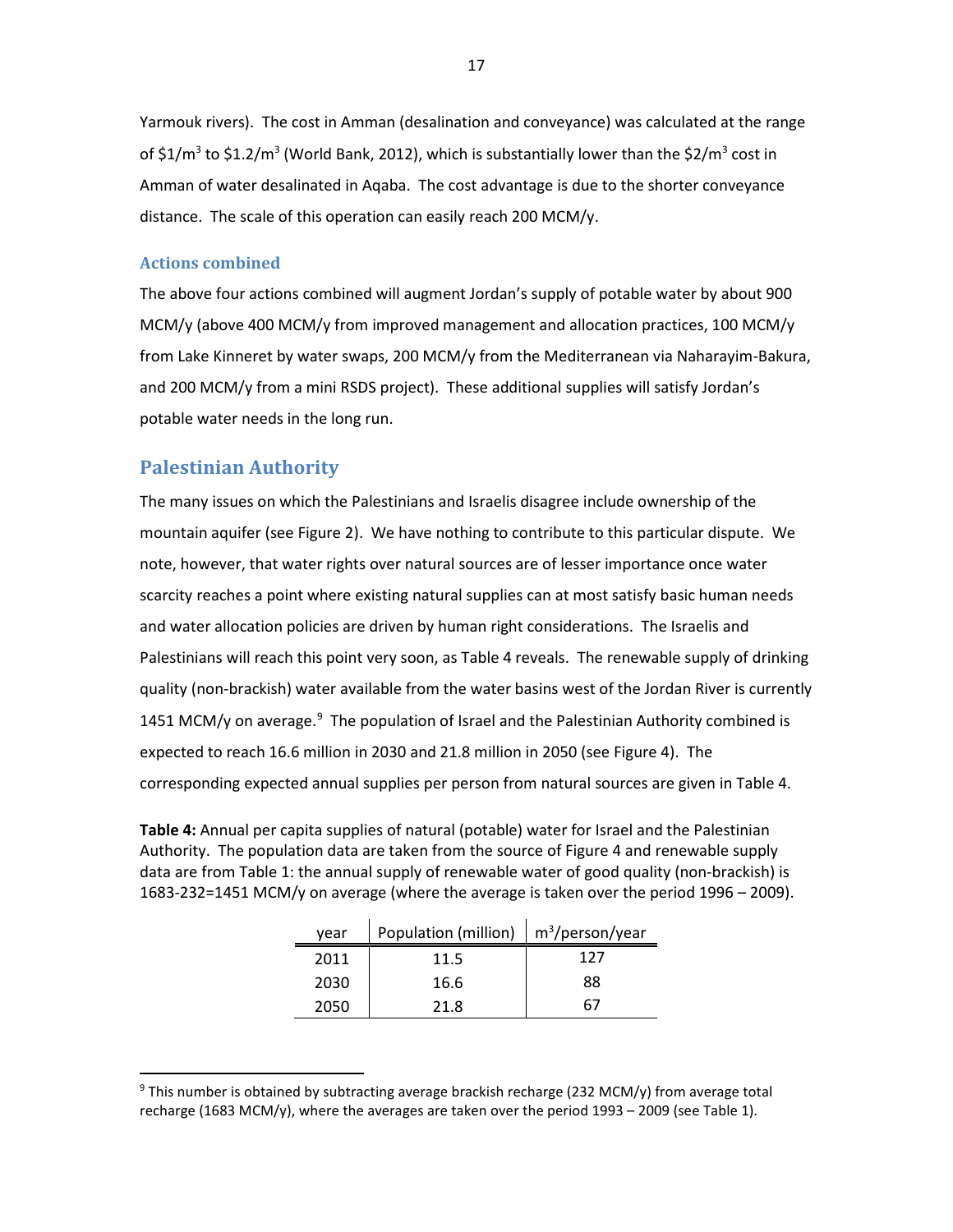As far as recycling and desalination are concerned, the Palestinian Authority's situation is similar to that of Israel, in that it has an easy access to the Mediterranean (Gaza strip) and a large share of its population resides near the sea. The actions needed to deal with the water scarcity can therefore be similar to those taken by Israel.

### **Water for the environment**

The water policy discussed so far focused on direct human needs (domestic, irrigation, industry). Satisfying these needs entails extractions and diversions from natural sources which inevitably come on the expense of environmental needs (see Beyth, 2006, for an historical account of diversions by Israel and Jordan). In this respect, two environmental assets, shared by Israel, Jordan and the Palestinian Authority, stand out: the Lower Jordan River (LJR) and the Dead Sea (see map in Figure 1). Diversions from Lake Kineret and the upper Jordan River, mostly by Israel, have virtually eliminated the water flow from the lake to the LJR. Diversions from the Yarmouk basin (mostly by Syria) have diminished its flow into the LJR. Further diversions downstream (by Jordan, Israel and the Palestinian Authority) have deprived the LJR of additional 200 – 300 MCM/y. The historic annual flow of 1.3 billion  $m<sup>3</sup>$  (BCM) on average has been diminished to a trickle of mostly brackish water and sewage (Gafny et al. 2010). The most pronounced environmental consequences have been the destruction of the LJR's ecosystem and declining Dead Sea levels.<sup>[10](#page-19-0)</sup> I discuss how partial restorations of the lower Jordan River and stabilization of the Dead Sea level can be incorporated within the water policy discussed above. The approach taken here is similar to the alternative called "Combined Alternative 1" in World Bank (2012).

#### **Partial restoration of the Lower Jordan River**

 $\overline{a}$ 

Gafny et al. (2010) conclude that the Lower Jordan River (LJR) requires an annual flow of 400 - 600 MCM/y in order to restore its ecosystem. We explain how such a flow can be implemented over a period of 3 -4 decades. Water for LJR restoration can come from three possible sources: Lake Kineret, desalination plants and recycled water; the cost of each is determined by its alternative cost. The alternative cost of potable water (from Lake Kineret or from desalination plants) is the cost of providing Amman with the same quantity of potable water (either from

<span id="page-19-0"></span> $10$  Additional diversions (e.g., from the Mujib at the Dead Sea's eastern escarpment) as well as the Dead Sea potash industries (of Israel and Jordan) also contribute to the decline of the Dead Sea level.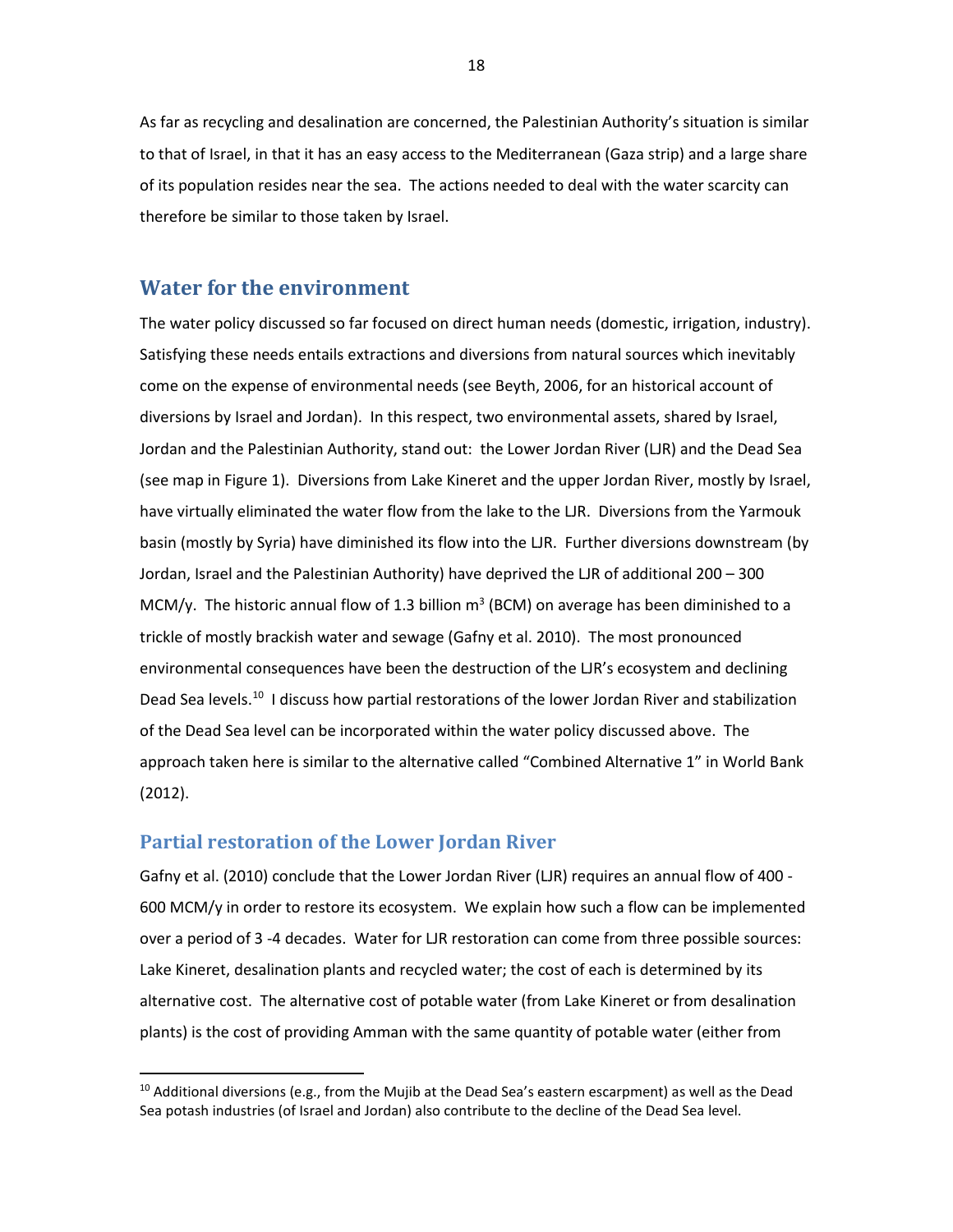Lake Kineret or by desalination along the Mediterranean and conveyance via Naharayim-Bakura). As was discussed above, this cost exceeds  $$1/m<sup>3</sup>$ . The alternative cost of recycled water is the cost farmers are willing to pay for this water.<sup>[11](#page-20-0)</sup> This cost can be estimated by the cost of recycled water to Israeli growers, which currently is in the range of  $\text{50.2/m}^3$  –  $\text{50.4/m}^3$ (see Kislev, 2011).

The associated benefit is the willingness to pay (WTP) for restoring the LJR. Because the LJR, in addition to the environmental services it provides the local population, has historical, religious and cultural values, the WTP for its restoration has local and international components. Estimates of regional (Israel, Jordan and the Palestinian Authority) WTPs for LJR restoration were recently calculated by Becker et al. (2014) for different annual flows (220 MCM/y and 400 MCM/y) and water quality levels. Their WTP values for restoration involving annual flow of 400 MCM of water of different quality range between \$0.23/m<sup>3</sup> and \$0.87/m<sup>3</sup>.<sup>[12](#page-20-1)</sup> These values fall below the alternative costs of potable water but are compatible with costs of recycled water. We conclude, given the WTP estimates of Becker et al. (2014), that the use of potable water (either from Lake Kineret or from desalination plants) for LJR restoration cannot be justified on economic ground.<sup>[13](#page-20-2)</sup> In the remainder of this subsection we consider LJR restoration by recycled water.

According to Israel's master plan of the national water sector (Water Authority, 2012, p. 14), the allocation of water to agriculture in 2050 is planned to reach 1.45 BCM/y, of which 900 MCM/y will come from recycling plants<sup>[14](#page-20-3)</sup>, 100 MCM/y of brackish (saline) water and 450 MCM/y from fresh natural sources. An allocation of 80 MCM/y is planned for environmental purposes. The value in agricultural production of the 1 BCM/y of recycled and brackish water allocated to irrigation depends on how and where it is used (crops in different locations). The value of *some* of this allocation will fall below the value that would be generated had this water been reallocated to LJR restoration (which, as noted above, generates benefit in the range of \$0.23/ $m^3$  and \$0.87/ $m^3$ ). The precise quantity of the reallocated water that will satisfy this

 $\overline{a}$ 

<span id="page-20-0"></span> $11$  The technical cost of recycling is borne by the domestic sector (i.e., households), since, for environmental reasons, the water must be treated disregarding how it is used afterward.

<span id="page-20-1"></span> $12$  These estimates are obtained by dividing the total WTP corresponding to scenarios S3 and S4 by the restoration flow of 400 MCM/y (see Becker el al., 2014, Tables 2-3).<br><sup>13</sup> This conclusion could be changed if international WTP were high enough. Unfortunately, such

<span id="page-20-2"></span>estimates are not available and will not be considered here.

<span id="page-20-3"></span> $<sup>14</sup>$  Recent legislation requires all recycling plants in Israel to be upgraded to tertiary level by 2015.</sup>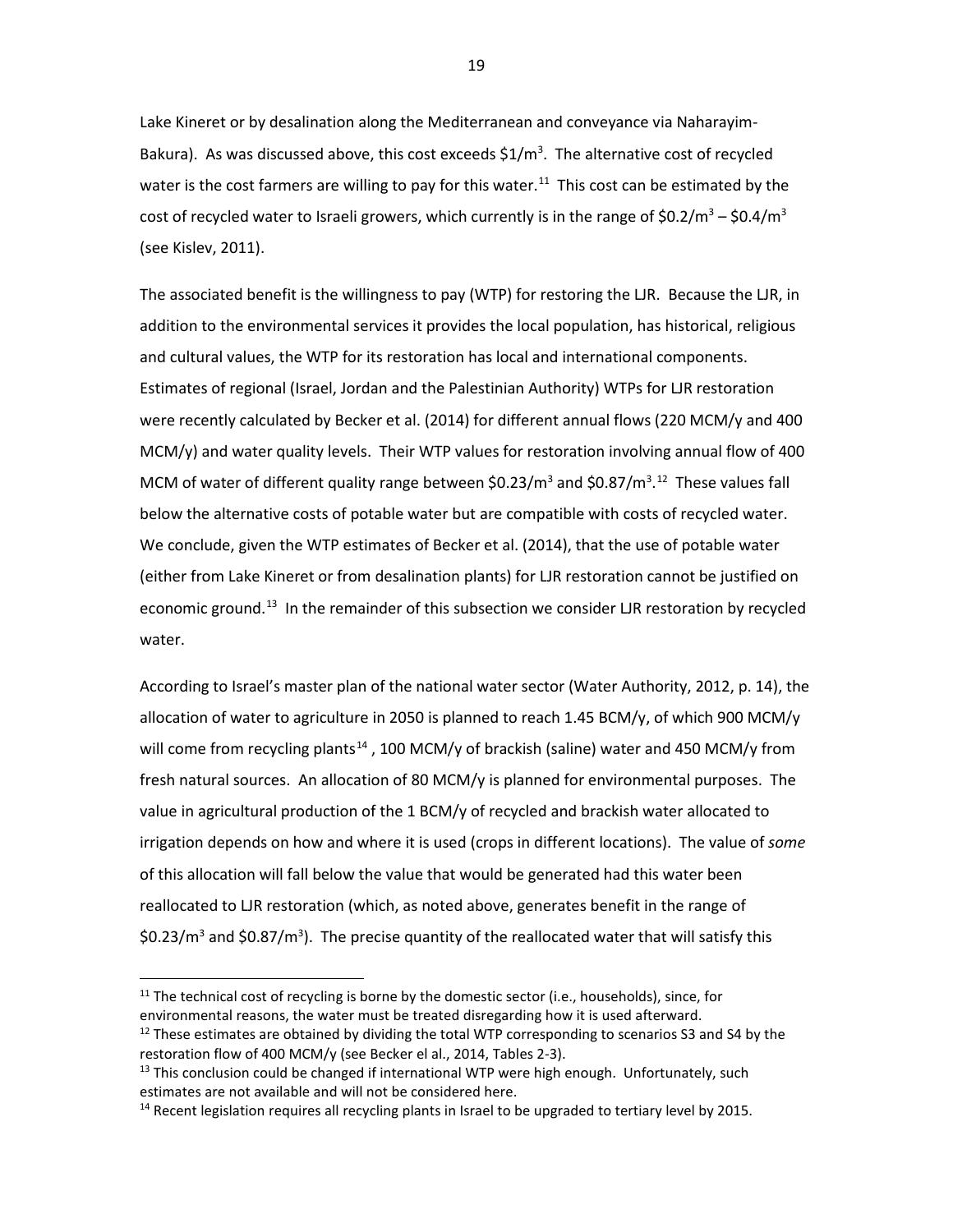criterion (i.e., will generate higher benefit in LJR restoration than in irrigation) is expected to exceed 20 % of the total recycled and brackish water allocation, i.e., 200 MCM/y in 2050. Thus, in 3 to 4 decades, at least 200 MCM/y of recycled water planned for agriculture in Israel would generate a higher value in LJR restoration, hence *should* be reallocated for that purpose. [15](#page-21-0)[16](#page-21-1)

By the same calculation applied to Jordan and the Palestinian Authority (recalling from Figure 4 that their population will be similar to that of Israel), it is expected that by 2050, each will be able to supply at least 100 MCM/y for LJR restoration. We conclude that by 2050, the allocation of recycled water for LJR restoration from the three parties combined *should* (according to a cost-benefit criterion) exceed 400 MCM/y, which is the flow necessary for LJR restoration (Gafny et al. 2010). This process, however, will be gradual and will evolve over time. It is a direct outcome of the water policy discussed above, namely, of providing enough potable water to satisfy the needs of the growing population, while recycling all domestic and industrial water use.

Using recycled water for LJR restoration requires conveyance (of the recycled water) from where it is produced (treatment plants) to the upper end of the LJR (near Naharayim-Bakura) and the associated cost will increase the cost of the restoration water. Mekonen (2013) calculated the cost of conveying 100 MCM/y of recycled water from the Jerusalem-Ramallah area to Naharayim–Bakura, while using the elevation difference (of about 1000 m) to generate electricity. Mekonen (2013, Table 16) calculated the conveyance cost at \$0.19/m<sup>3</sup> (0.68 NIS/m<sup>3</sup>, which translates to \$0.19/m<sup>3</sup> at the current exchange rate of \$1 = 3.5 NIS) and the hydroelectricity profit at \$0.12/m<sup>3</sup>. The compensation to farmers was estimated at \$0.26/m<sup>3</sup>. The net cost of using this water for LJR restoration (conveyance minus hydroelectricity profit plus compensation to irrigators) is therefore \$0.33/m<sup>3</sup>, which falls at the lower part of the benefit range (WTP) from LJR restoration, estimated by Becker et al. (2014) between \$0.23/m<sup>3</sup> and  $$0.87/m<sup>3</sup>$ .

 $\overline{a}$ 

20

<span id="page-21-0"></span><sup>&</sup>lt;sup>15</sup> The demand for irrigation water is expected to increase over time as food prices rise with the increased demand from a growing population. However, the willingness to pay for environmental amenities will also increase with economic growth and wealthier population, and there is no reason to assume that the former process will outpace the latter. The evaluation based on current irrigation water demand and willingness to pay for environmental amenities, while should be updated as new data come along, is unlikely to change in any substantial way.

<span id="page-21-1"></span> $16$  This requires a mechanism by which farmers are compensated for the recycled water reallocated away from agriculture to LJR restoration—a problem common to situations involving public good finance (see, e.g., Roberts, 1987, and Varian, 1994).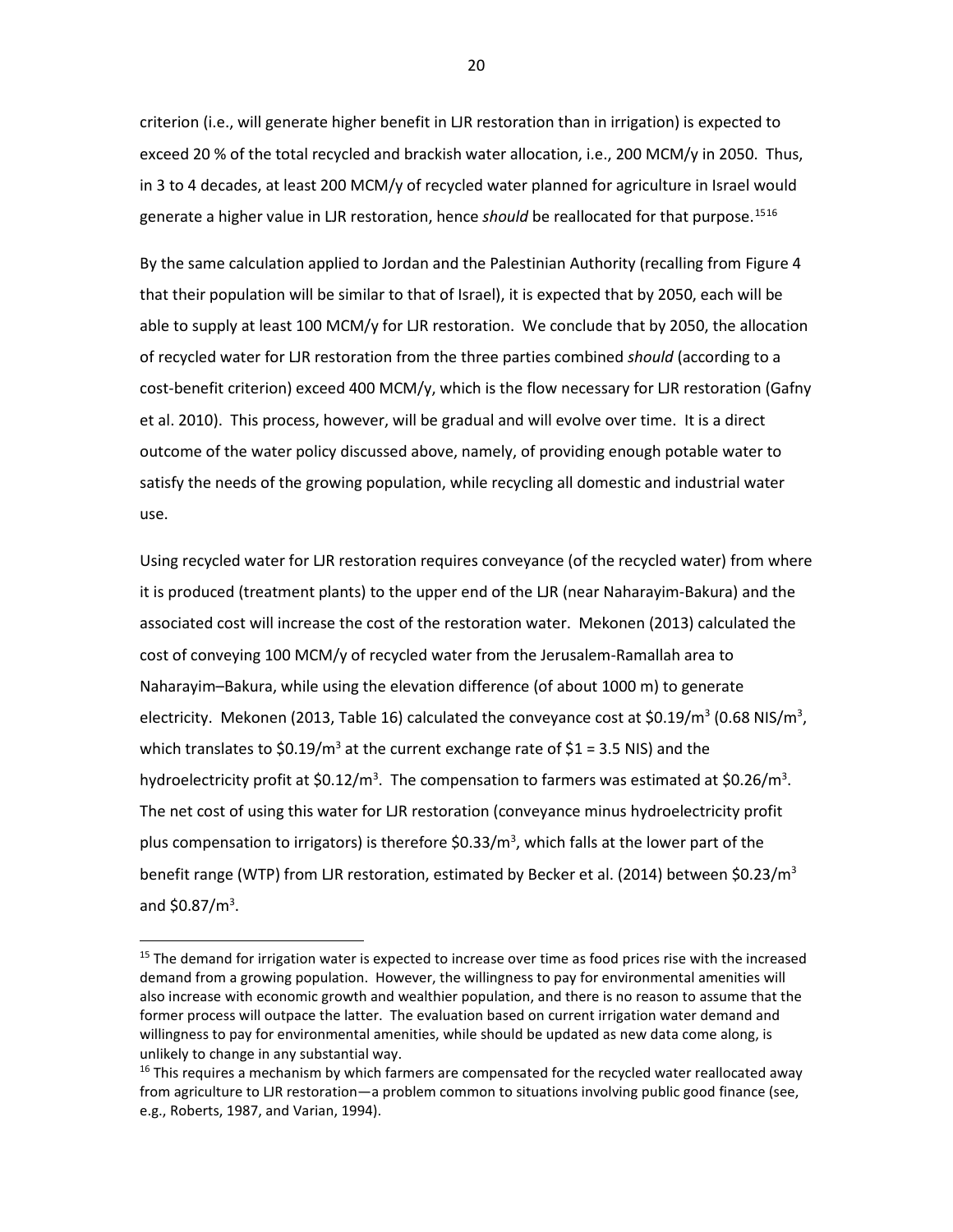#### **Stabilizing the Dead Sea**

The second most notable effect of the extensive upstream diversions discussed above is the declining Dead Sea levels (Klein, 1982, Salameh and El-Naser, 1999, 2000., Tahal and Geological Survey of Israel, 2011). The Dead Sea level, which has recently been declining at an annual rate above one meter, is measured now at about 428 meter below sea level (mbsl) – about 35 meter below its historical level of 390 - 400 mbsl (Figure 9). Most proposals for reclaiming the Dead Sea, by either stopping its decline or restoring its level to the pre-diversions state, involve conveyance of large quantities of sea water to the Dead Sea either from the Mediterranean or from the Red Sea (see Vardi 1990, and Beyth 2007, for overviews of past proposals, and the studies in [www.worldbank.org/rds](http://www.worldbank.org/rds) of the recent "Red Sea – Dead Sea Conveyance Study Program," compiled under the World Bank auspices). The approach taken here is based on the actions needed for solving the water shortage problem considered above and avoids a major sea to sea water conveyance project.



**Figure 9:** Dead Sea levels: 1810 - 2006. Source: Rawashdeh et al. (2013).

Stabilizing the Dead Sea at its current level requires increasing the water inflow by 700 – 800 MCM/y (Tahal and Geological Survey of Israel, 2011). Over time, due to the LJR restoration discussed above, the flow of the LJR into the Dead Sea will increase by 400 MCM/y or more. In addition, 340 MCM/y of brine will be discharged into the Dead Sea at its southern end: 240

21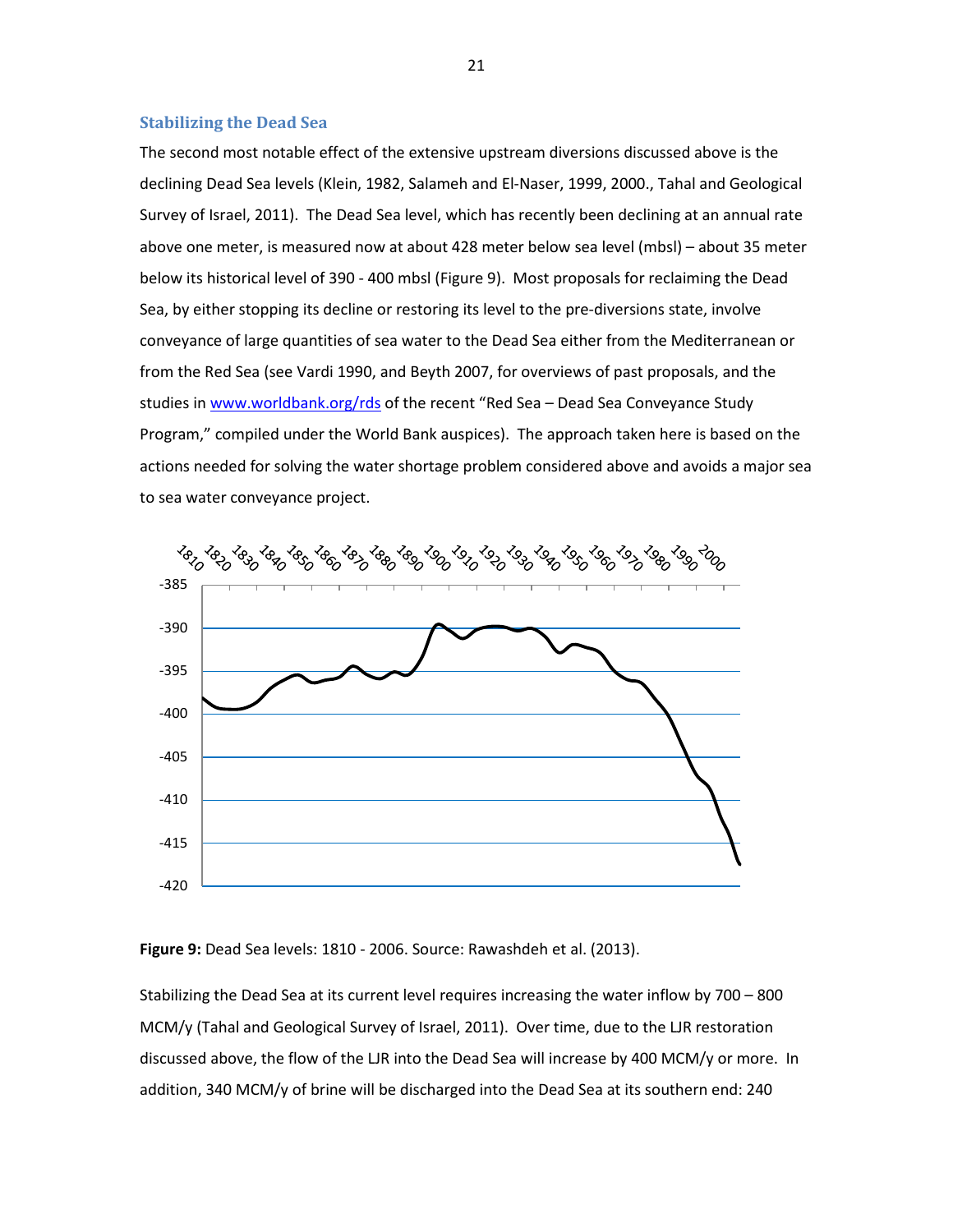MCM/y from the desalination near the Dead Sea associated with the small-scale Red Sea – Dead Sea project discussed above and 100 MCM/y of brine reject from the desalination in Aqaba (associated with the water swap action). The total flow into the Dead Sea (from the LJR and brine) will increase by 740 MCM/y – about the flow needed to stabilize the Dead Sea at the current level.

The risks associated with mixing the Dead Sea with sea water or brine (stratification, gypsum precipitation, biological bloom) are low for a discharge below 400 MCM/y (Tahal and Geological Survey of Israel, 2011., p. 6). The 340 MCM/y of brine discharge, therefore, is unlikely to inflict detrimental effects on the Dead Sea and can be considered safe.

However, the 400 MCM/y inflow of recycled water (via the LJR) is filled with nutrients and, without further treatment, will likely give rise to severe biological bloom. Avoiding this risk requires further treatment of the (recycled) water before it enters the Dead Sea. The cost of this additional treatment should be compared to the benefit associated with stabilizing the Dead Sea at about its current level. This benefit includes the cost avoided as a result of stopping the decline of the Dead Sea level. Becker and Katz (2009) estimated this cost in the range of 73–227 million dollar a year. Like in the case of LJR restoration, the unique characteristics of the Dead Sea imply that the benefit of its preservation extends beyond the region and includes the international community as a whole. The total benefit of preventing the decline of the Dead Sea is therefore likely to be much larger.

### **Concluding comments**

The Jordan River Basin, comprising Israel, Jordan and the Palestinian Authority, suffers from acute water scarcity: the average supplies of natural water available on a sustainable fashion (without drawing down stocks) in this region will soon drop below 100  $\text{m}^3$  per person per year (Table 3). This is far below the supplies needed for human activities (households, irrigation and industry) and the ensuing diversions have deprived the environment of the minimal water supplies required to sustain living ecosystems. The three parties share some of the water sources, thus must coordinate their water policies

A water policy consists of demand management and supply management measures. The purpose of a demand management policy is to increase the efficiency of water use, i.e., to do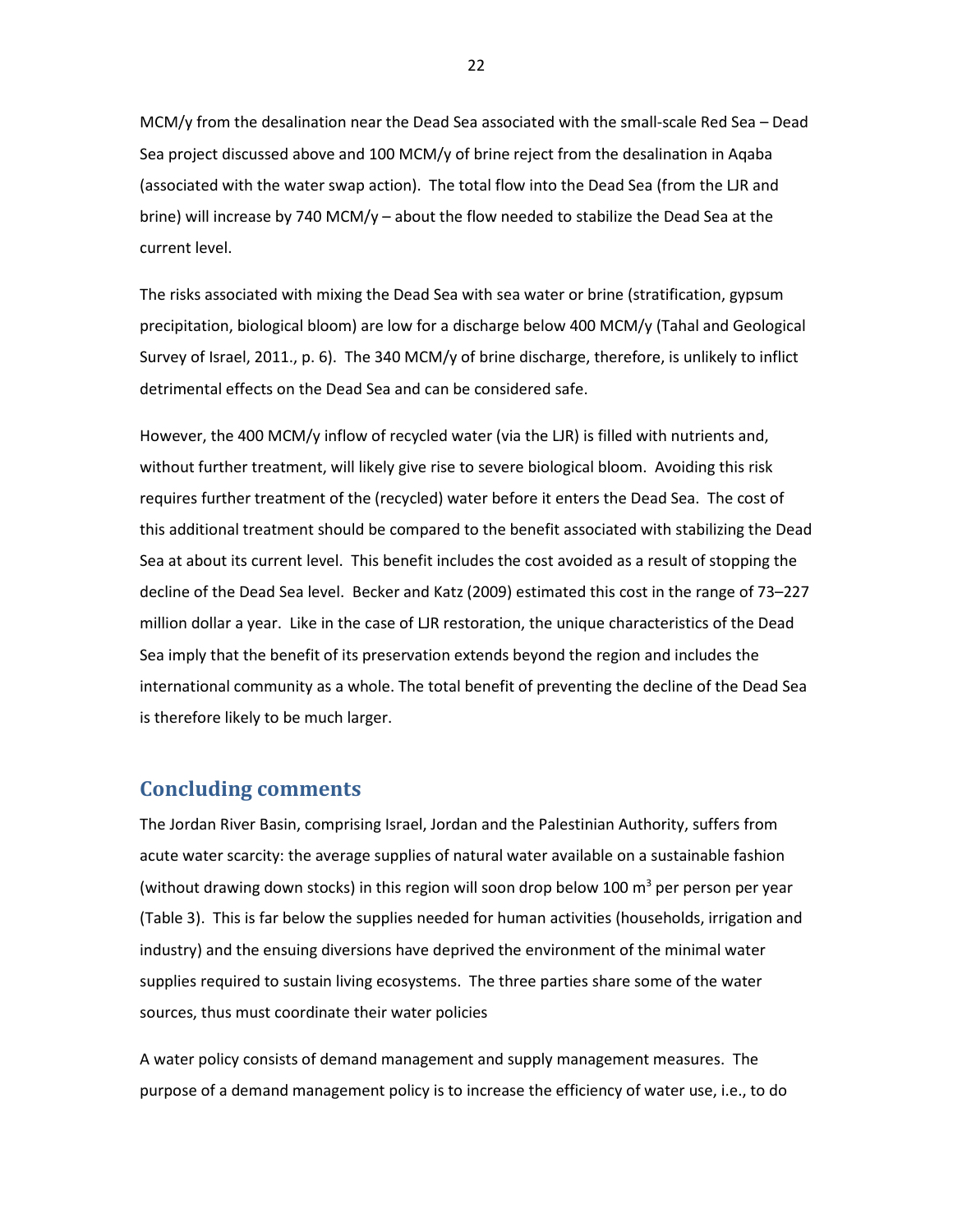more with the same quantity of water. It includes measures such as water pricing and water quotas as well as institutional arrangements such as the delegation of municipal water to special corporations designed for that purpose, which (in the case of Israel) improved collection of water fees and reduced water leakage and theft. The purpose of supply management policies is to increase the available supply of water mainly from recycling and desalination plants. Drawing on recent Israeli experience, we offer a comprehensive, long run policy to address the region's water shortage problems based on demand and supply management measures.

Special attention is given to environmental water and in particular to the restoration of two environmental assets shared by the three parties: the Lower Jordan River (LJR) and the Dead Sea. We show how a partial restoration of the LJR and a stabilization of the Dead Sea level can be achieved within the water policy that addresses human needs. A key element of this policy is that each cubic meter allocated to households and industrial use should be collected, treated and be available for reuse in irrigation and environmental restoration. Over time, the supply of this water grows (with the population) to the extent that it can support comprehensive environmental policies. This approach is gradual and depends on the rate of population growth. In the case under study, it was found that within three to four decades the supply of (high quality) recycled water will suffice to partially restore the LJR and stabilize the Dead Sea level while fully compensate farmers for reallocating the recycled water from irrigation to environmental restoration.

Far from being anecdotal, the case of the Jordan River Basin resembles an increasing number of regions around the globe, where population growth and rising living standards have led to water shortage. The lessons drawn from this study are therefore relevant in a wide range of situations.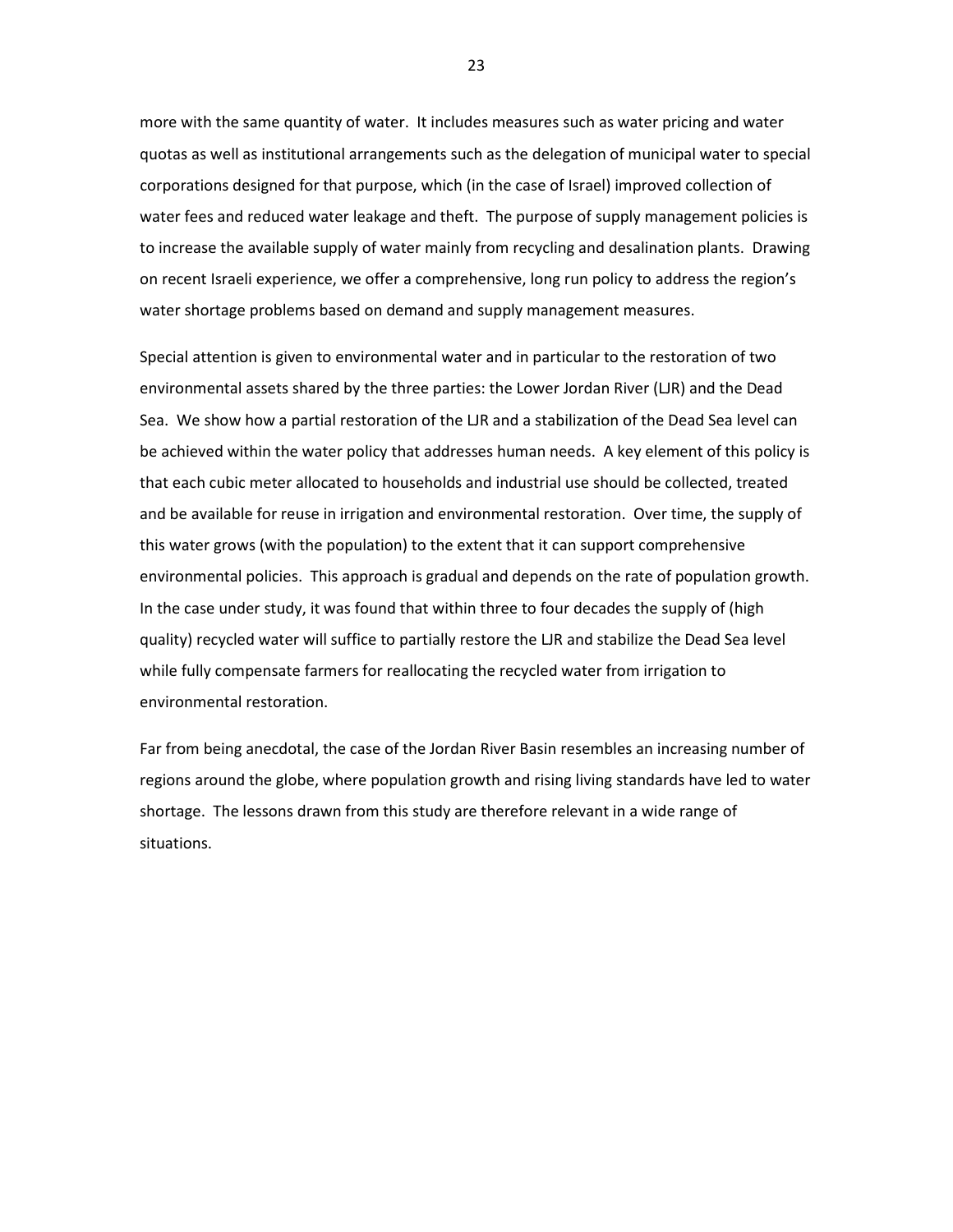# **References**

- Becker, N, J. Helgeson and D. Katz. 2014. Once there was a river: Benefit cost analysis of Jordan River rehabilitation. *Regional Environmental Change* (forthcoming).
- Becker, N. and Katz, D. L. 2009. An Economic Assessment of Dead Sea Preservation and Restoration, in: *The Jordan River and Dead Sea: cooperation amid conflict*, edited by: Lipchin, C., Sandler, D., and Cushman, E., Springer, Dordretch, The Netherlands, 275–296.
- Beyth, M. 2007. The Red Sea and the Mediterranean–Dead Sea canal project. *Desalination*, 214, 364–370.
- Beyth, M. 2006. Water crisis in Israel: in *Water Histories, Culture and Ecologies*, M. Leybourne and A. Gynor eds. Uni. Western Australia Press, 117-181.
- Falkenmark, M., Lundquist, J., Widstrand, C. 1989. Macro-scale water scarcity requires microscale approaches: aspects of vulnerability in semi-arid development. Nat. Resour. Forum 13, 258–267.
- Gafny, S., Talozi, S., Al Sheikh, B. and Ya'ari, E. 2010, *Towards a Living Jordan River: An Environmental Flows Report on the rehabilitation of the Lower Jordan River*, EcoPeace/Friends of the Earth Middle East, Amman, Bethlehem, Tel Aviv.
- Gleick, P. H., 2002. *The World's Water: The Biennial Report on Freshwater Resources 2002–2003*. Island Press, Washington, DC.
- Gleick , P. H. 1996. [Basic Water Requirements for Human Activities: Meeting Basic Needs.](http://www.tandfonline.com/doi/abs/10.1080/02508069608686494) *[Water International](http://www.tandfonline.com/toc/rwin20/21/2)*, 21, 83-92.
- Israel Water Authority. 2011. Water consumption by sectors: 1996 2011 (in Hebrew). [http://www.water.gov.il/Hebrew/ProfessionalInfoAndData/Allocation-Consumption-and](http://www.water.gov.il/Hebrew/ProfessionalInfoAndData/Allocation-Consumption-and-production/20112/1996-2011.pdf)[production/20112/1996-2011.pdf.](http://www.water.gov.il/Hebrew/ProfessionalInfoAndData/Allocation-Consumption-and-production/20112/1996-2011.pdf)
- Israel Water Authority. 2012. Long-Term Master Plan for the National Water Sector. [http://www.water.gov.il/Hebrew/Planning-and-](http://www.water.gov.il/Hebrew/Planning-and-Development/Planning/MasterPlan/DocLib4/MasterPlan-en-v.4.pdf)[Development/Planning/MasterPlan/DocLib4/MasterPlan-en-v.4.pdf](http://www.water.gov.il/Hebrew/Planning-and-Development/Planning/MasterPlan/DocLib4/MasterPlan-en-v.4.pdf)
- Jordan's Ministry of Water and Irrigation. 2010, *Jordan's Water Strategy, Water for Life, 2008- 2022,* Executive Summary, page 1-7, Amman: Ministry of Water and Irrigation. [http://www.joriew.eu/uploads/private/joriew\\_org\\_jordan\\_national\\_water\\_strategy.pdf](http://www.joriew.eu/uploads/private/joriew_org_jordan_national_water_strategy.pdf)
- Kislev, Y. 2011. The Water Economy of Israel. Taub Center for Social Policy Studies in Israel. (Policy Paper No. 2011.15: [http://departments.agri.huji.ac.il/economics/teachers/kislev\\_yoav/water\\_English%20editio](http://departments.agri.huji.ac.il/economics/teachers/kislev_yoav/water_English%20edition.pdf) [n.pdf\)](http://departments.agri.huji.ac.il/economics/teachers/kislev_yoav/water_English%20edition.pdf).
- Kislev, Y. and S. Tzaban. 2013. Statistical Atlas of Israel's Agriculture (in Hebrew). [http://departments.agri.huji.ac.il/economics/teachers/kislev\\_yoav/atlas2013.pdf.](http://departments.agri.huji.ac.il/economics/teachers/kislev_yoav/atlas2013.pdf)
- Klein, C. 1982.Morphological Evidence of Lake Level Changes: Western Shore of the Dead Sea. *Israel Journal of Earth Sciences*. 31. 67-94.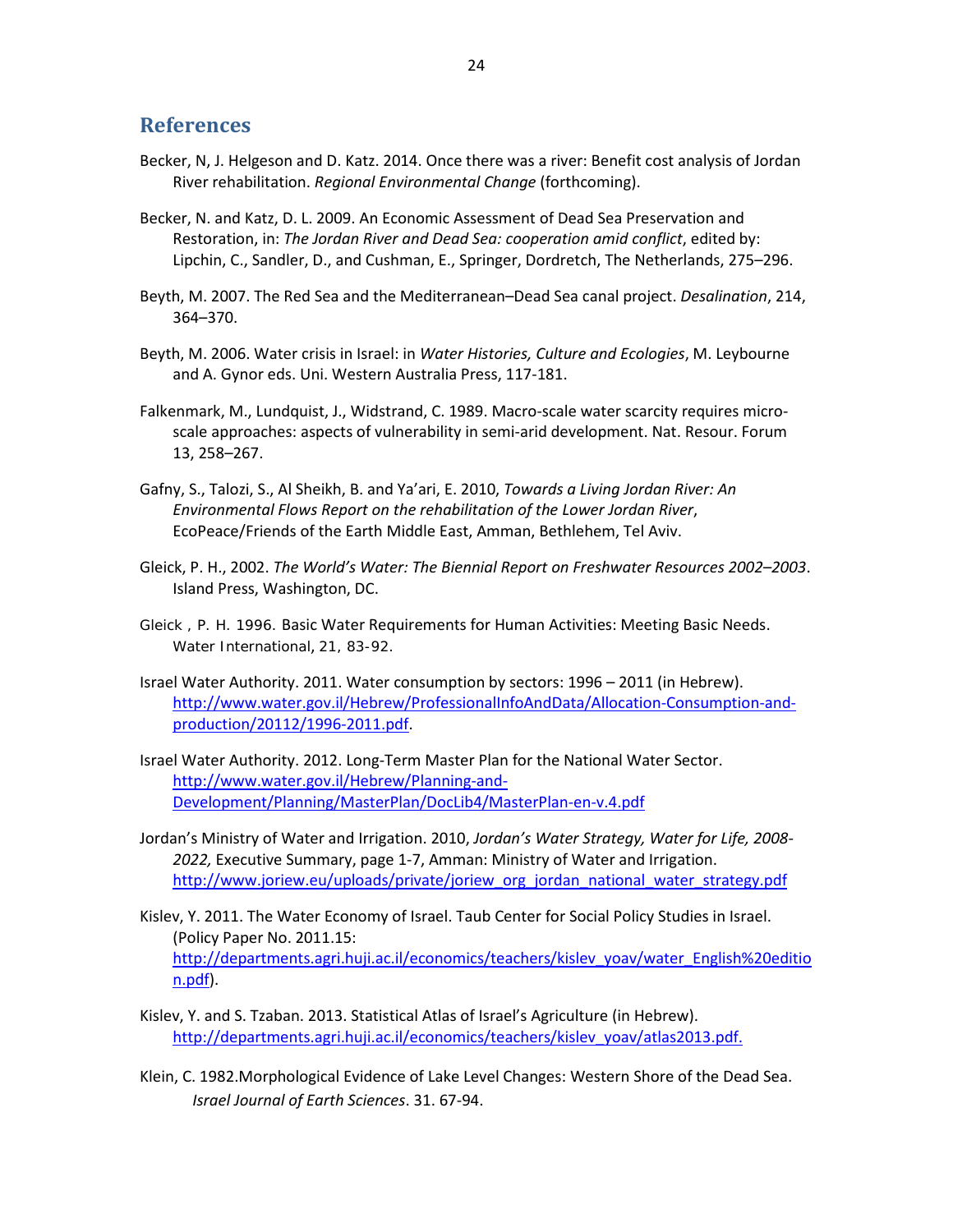- Markel, D. J. Alster and M. Beyth. 2013. The Red Sea Dead Sea feasibility study, 2008 2012. In Becker, N. (ed.) *Water policy in Israel*. Springer.
- Mekonen, S. 2013. Economic Alternatives for Rehabilitation of the Lower Jordan River. M.Sc. Thesis. The Department of Agricultural Economics and Management, the Hebrew University of Jerusalem (in Hebrew).
- Rawashdeh, S., Ruzouq, R., Al-Fugara, A., Pradhan, B., Ziad, S. and Ghayda, A. 2013. Monitoring of Dead Sea water surface variation using multi-temporal satellite data and GIS, *Arabian Journal of Geosciences*, 6: 3241-3248.
- Rijsberman, F. R. 2006. Water scarcity: Fact or fiction?, *Agricultural Water Management*, 80: 5- 22.
- Roberts, R. D. 1987. Financing Public Goods, *Journal of Political Economy*, 95, 420-437.
- Salameh, E. and El-Naser, H. (1999). Does the actual drop in the Dead Sea level reflect the development of water sources within its drainage basin? Acta Hydrochim. Hydrobiol. 27: 5- 11.
- Salameh, E. and El-Naser, H. (2000a). Changes in the Dead Sea level and their impacts on the surrounding groundwater bodies. Acta Hydrochim. Hydrobiol., 28: 24-33.
- Tahal and Geological Survey of Israel. 2011. Red Sea Dead Sea Water Conveyance Study Program: Dead Sea Study (Final Report). [http://siteresources.worldbank.org/INTREDSEADEADSEA/Resources/Tahal\\_Initial\\_Final\\_Re](http://siteresources.worldbank.org/INTREDSEADEADSEA/Resources/Tahal_Initial_Final_Report_August_2011.pdf) [port\\_August\\_2011.pdf](http://siteresources.worldbank.org/INTREDSEADEADSEA/Resources/Tahal_Initial_Final_Report_August_2011.pdf)
- Tsur, Y. 2009. On the Economics of Water Allocation and Pricing. *Annual Review of Resource Economics*, 1(1): 513-536.
- United Nations. 2011. Department of Economic and Social Affairs, Population Division: World Population Prospects DEMOBASE extract. ([https://docs.google.com/a/mail.huji.ac.il/spreadsheet/ccc?key=0AonYZs4MzlZbcGhOdG0z](https://docs.google.com/a/mail.huji.ac.il/spreadsheet/ccc?key=0AonYZs4MzlZbcGhOdG0zTG1EWkVOb3FVbVRpa0Y5REE%23gid=10) [TG1EWkVOb3FVbVRpa0Y5REE#gid=10\)](https://docs.google.com/a/mail.huji.ac.il/spreadsheet/ccc?key=0AonYZs4MzlZbcGhOdG0zTG1EWkVOb3FVbVRpa0Y5REE%23gid=10).
- Vardi, J., 1990, "Mediterranean-Dead Sea Project A historical Review," The Geological Survey of Israel*,* Report GSI/9/90.
- Varian, H. R. 1994. A Solution to the Problem of Externalities When Agents Are Well-Informed, *The American Economic Review*, 84, 1278-1293.
- Weinberger, G., Y. Livshitz, A. Givati, M. Zilberbrand, A. Tal, M. Weiss and A. Zurieli. 2012. *The Natural Water Resources between the Mediterranean Sea and the Jordan River*. Israel Hydrological Service, Israel's Authority for Water and Sewage. [http://www.water.gov.il/Hebrew/about-reshut-hamaim/The-](http://www.water.gov.il/Hebrew/about-reshut-hamaim/The-Authority/FilesWatermanagement/water-report-MEDITERRANEAN-SEA-AND-THE-JORDAN.pdf)[Authority/FilesWatermanagement/water-report-MEDITERRANEAN-SEA-AND-THE-](http://www.water.gov.il/Hebrew/about-reshut-hamaim/The-Authority/FilesWatermanagement/water-report-MEDITERRANEAN-SEA-AND-THE-JORDAN.pdf)[JORDAN.pdf](http://www.water.gov.il/Hebrew/about-reshut-hamaim/The-Authority/FilesWatermanagement/water-report-MEDITERRANEAN-SEA-AND-THE-JORDAN.pdf)